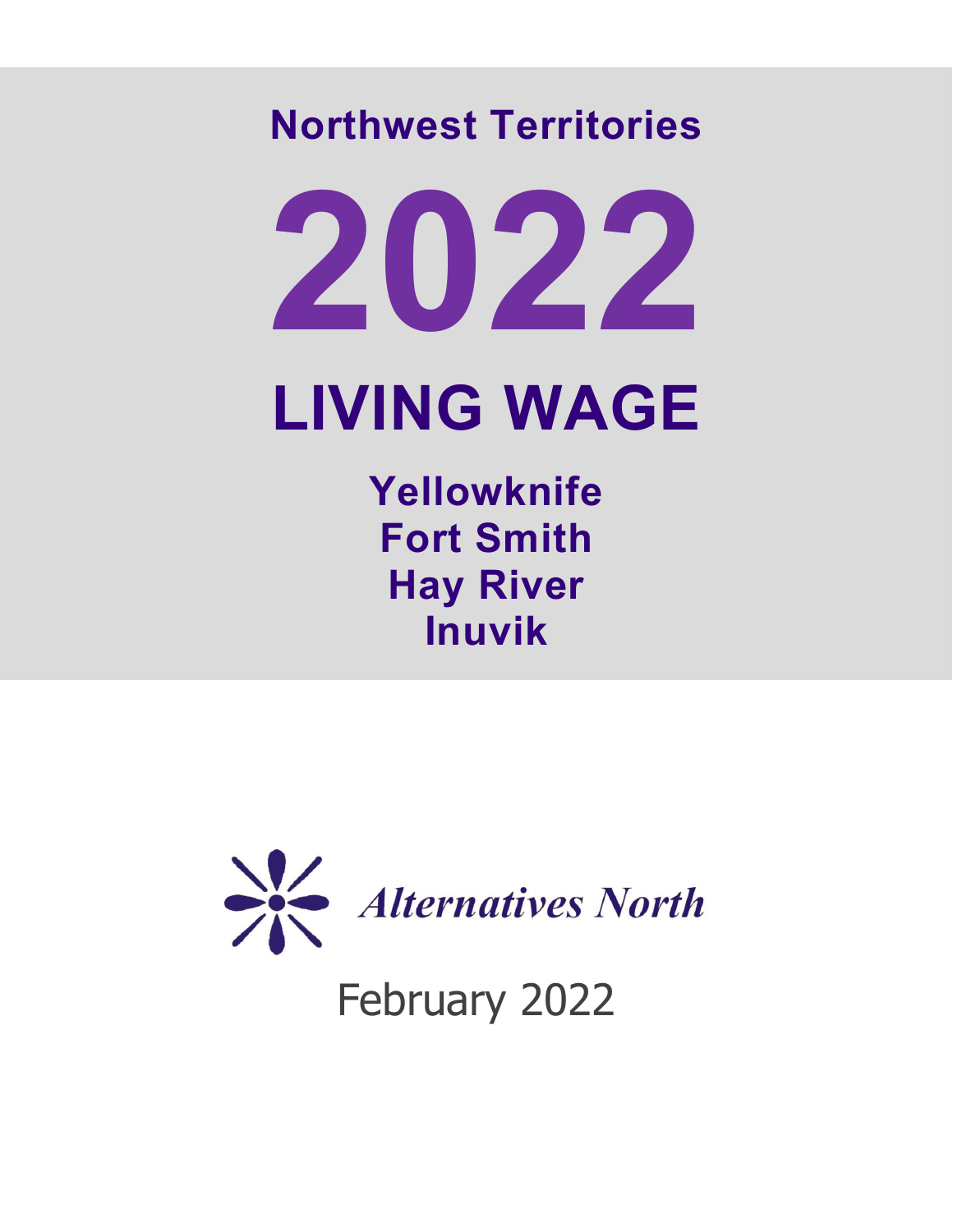

Alternatives North is a territorial social justice coalition based in Yellowknife. Members include churches, labour unions, environmental organizations, women and family advocates, anti-poverty groups as well as individuals with an interest in our work. It is a leader in poverty reduction and elimination efforts. Alternatives North helped to bring the No Place for Poverty coalition to life in December 2009. It supported the creation of the Government of the Northwest Territories' strategic framework on poverty (*Building on the Strengths of Northerners*) tabled in June 2013, and the Territorial Anti-poverty Action Plan tabled in June 2015. For more information, visi[t www.alternativesnorth.ca](http://www.alternativesnorth.ca/)  or contact us at [info@alternativesnorth.ca.](mailto:info@alternativesnorth.ca)

Publication author: Michel Haener, MSc—M. Haener Consulting Services

mhaener@telus.net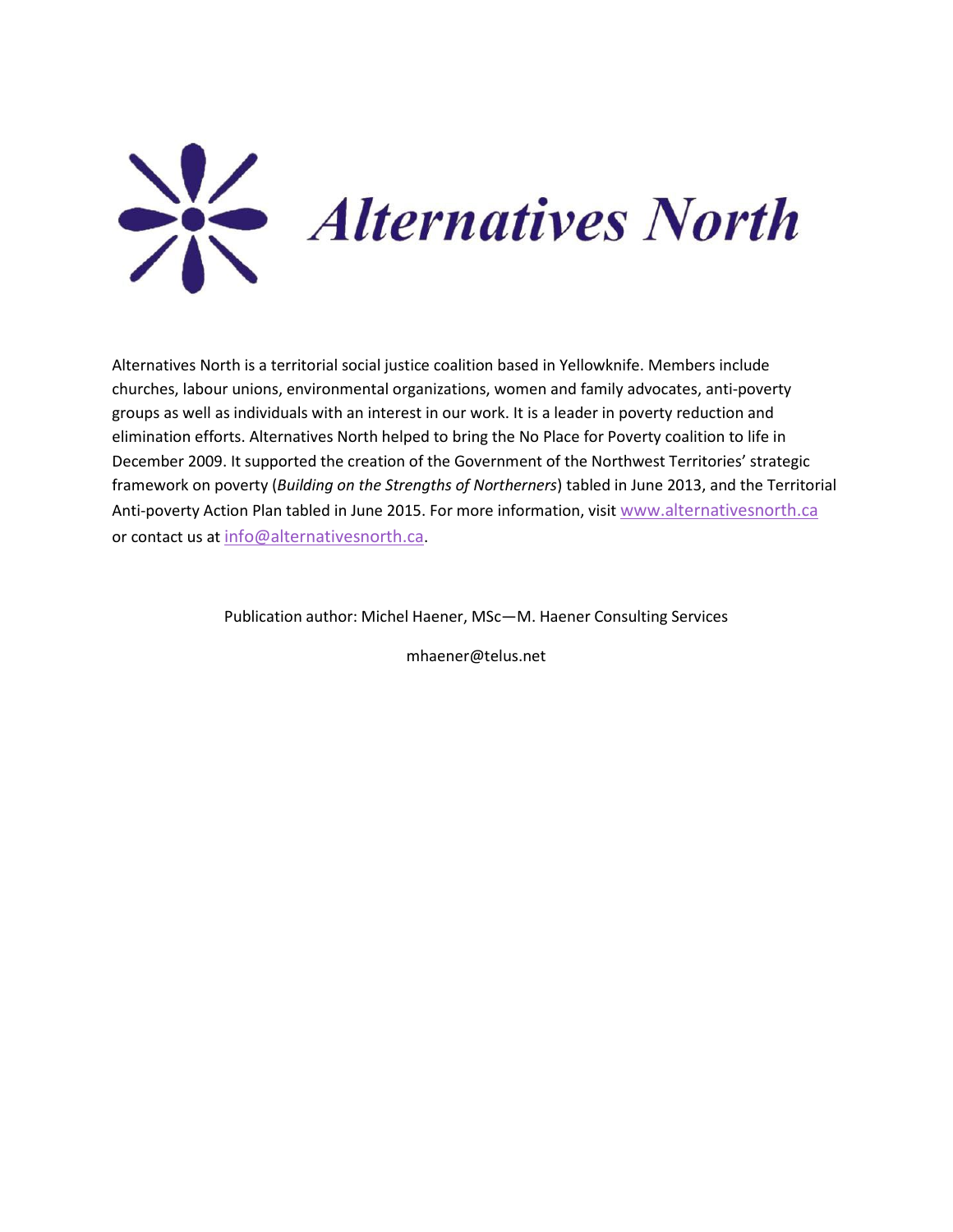### **Table of Contents**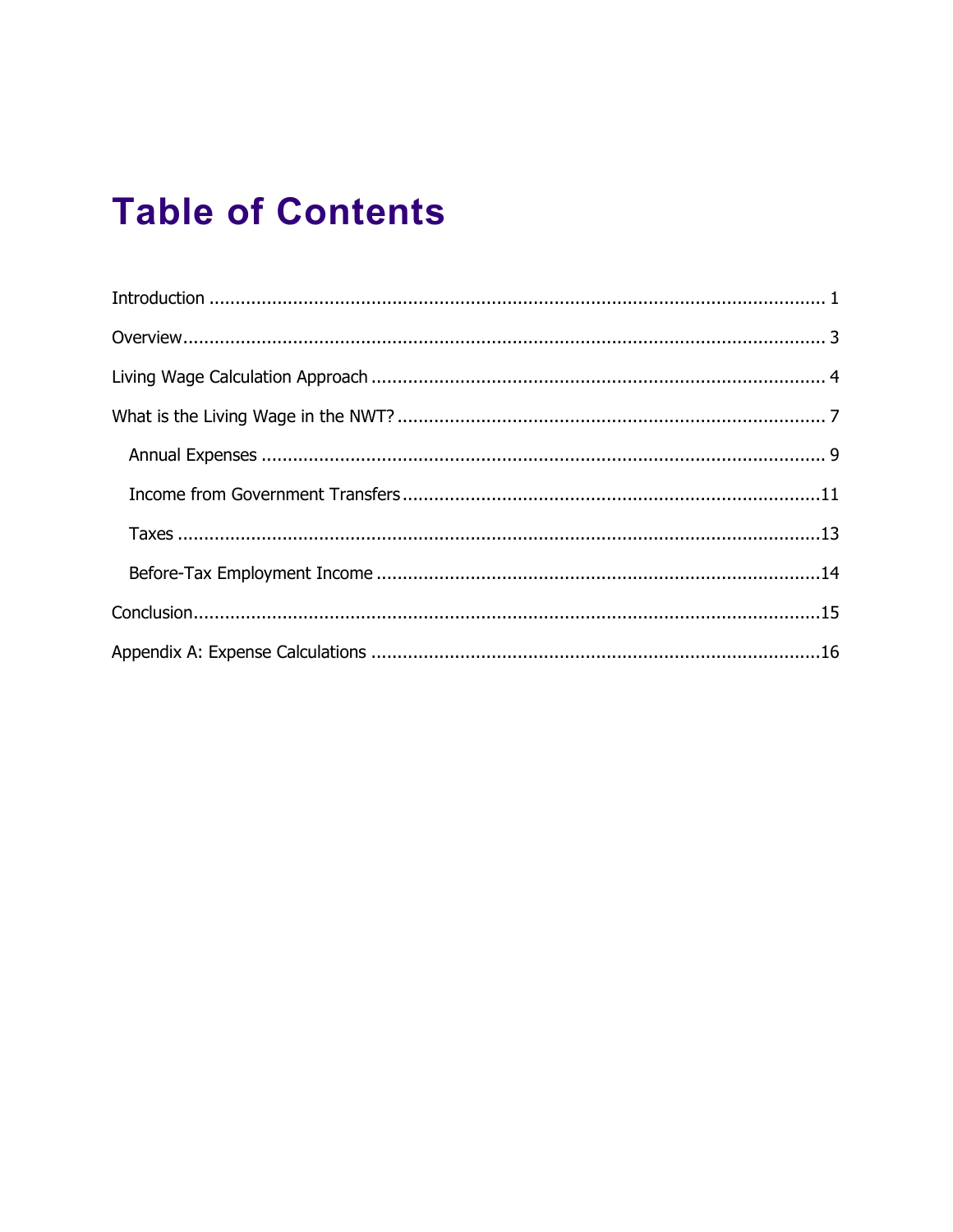#### <span id="page-3-0"></span>**Introduction**

In 2015, with financial support from the Government of the Northwest Territories' Anti-Poverty Fund, Alternatives North commissioned the calculation of Living Wage estimates for Yellowknife. Two years later, Alternatives North and Vibrant Communities Canada partnered to fund the 2017 Living Wage update. In 2019, support provided by the PSAC Social Justice fund, the PSAC NWT Area Council and the RC Diocese of Mackenzie-Fort Smith enabled another report to be released which compared Living Wage across Yellowknife, Hay River and Inuvik.

This report updates the Living Wage rate for Yellowknife, Hay River, and Inuvik and extends the calculations to include Fort Smith.

As was the case for the 2015, 2017, and 2019 Living Wage calculations for NWT communities, the calculations presented in this report were guided by the Canadian Living Wage Framework (described later in this report)<sup>[1](#page-3-1)</sup>. The approach utilizes a bare-bones budget that incorporates expenditures on food, clothing and footwear, rent, transportation, child care, health care, household expenses, adult education, a modest vacation, and a small emergency fund. As was the case for the 2019 Living Wage calculation, a 37.5 hour work week is used as this reflects a more common approach in Living Wage calculations in Canada.

In the NWT, legislation currently sets the minimum wage that all employers must pay their workers at \$15.20 per hour. In contrast to the minimum wage, Living Wage reflects what full time workers must earn to afford basic living expenses based as closely as possible on the actual cost of goods and services within their community. In this way, community Living Wage rates can be an indicator of affordability.

For the recommended Living Wage reference household– two-parents with two children<sup>[2](#page-3-2)</sup>– the 2022 Living Wage rates for each parent were determined to be:

- Yellowknife \$23.28
- Fort Smith  $-$  \$17.81
- $\bullet$  Hay River \$21.32
- Inuvik \$22.59

<span id="page-3-1"></span><sup>1</sup> 2015 and 2017 NWT Living Wage reports used a 40-hour work week. The work week was revised to 37.5 hours in 2019.

<span id="page-3-2"></span> $2$  2016 Census Profile data indicates that couples with 2 children are also the most common family type in Yellowknife, Fort Smith, and Inuvik. However, in Hay River, couple families with one child are slightly more common.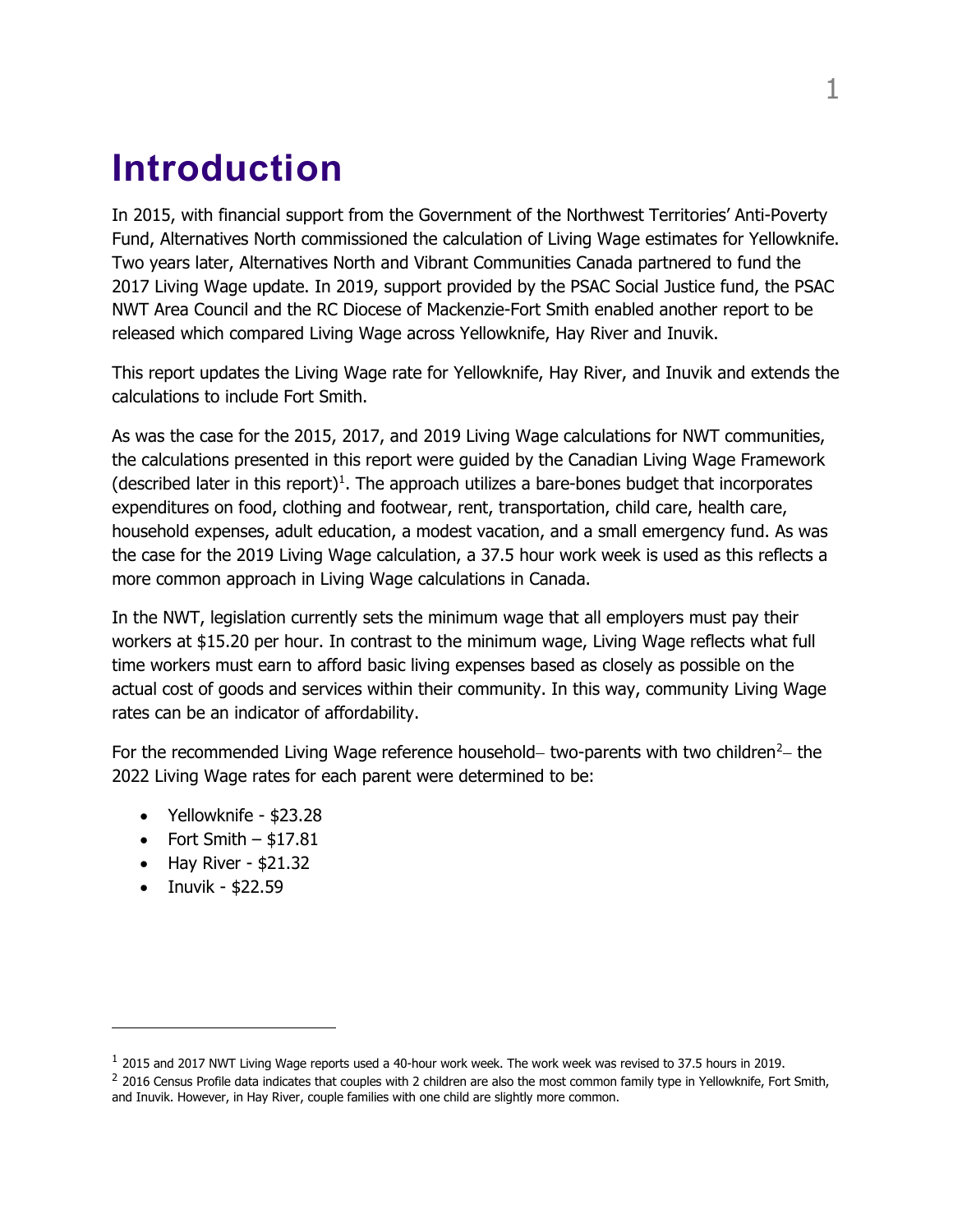The majority of the population within Inuvik and Fort Smith are Indigenous, therefore, for these communities Living Wage rates were calculated assuming Indigenous households, who have access to programs that non-indigenous families cannot access.

<span id="page-4-0"></span>In all communities, Living Wage rates can translate into benefits for workers, families, employers, governments, businesses and society at large. For lower-income families, earning a Living Wage can alleviate the stress of meeting basic expenses. It can also help to avoid the need for secondary part-time employment and, thereby, allow more time for family and community. For employers, paying workers a Living Wage can help to boost employee retention and decrease recruitment and training expenses. Payment of Living Wage can mean higher incomes amongst low wage workers leading to less reliance on social supports and greater tax revenue which, in turn, puts less fiscal strain on governments. For businesses, consumers with more money to spend can increase sales.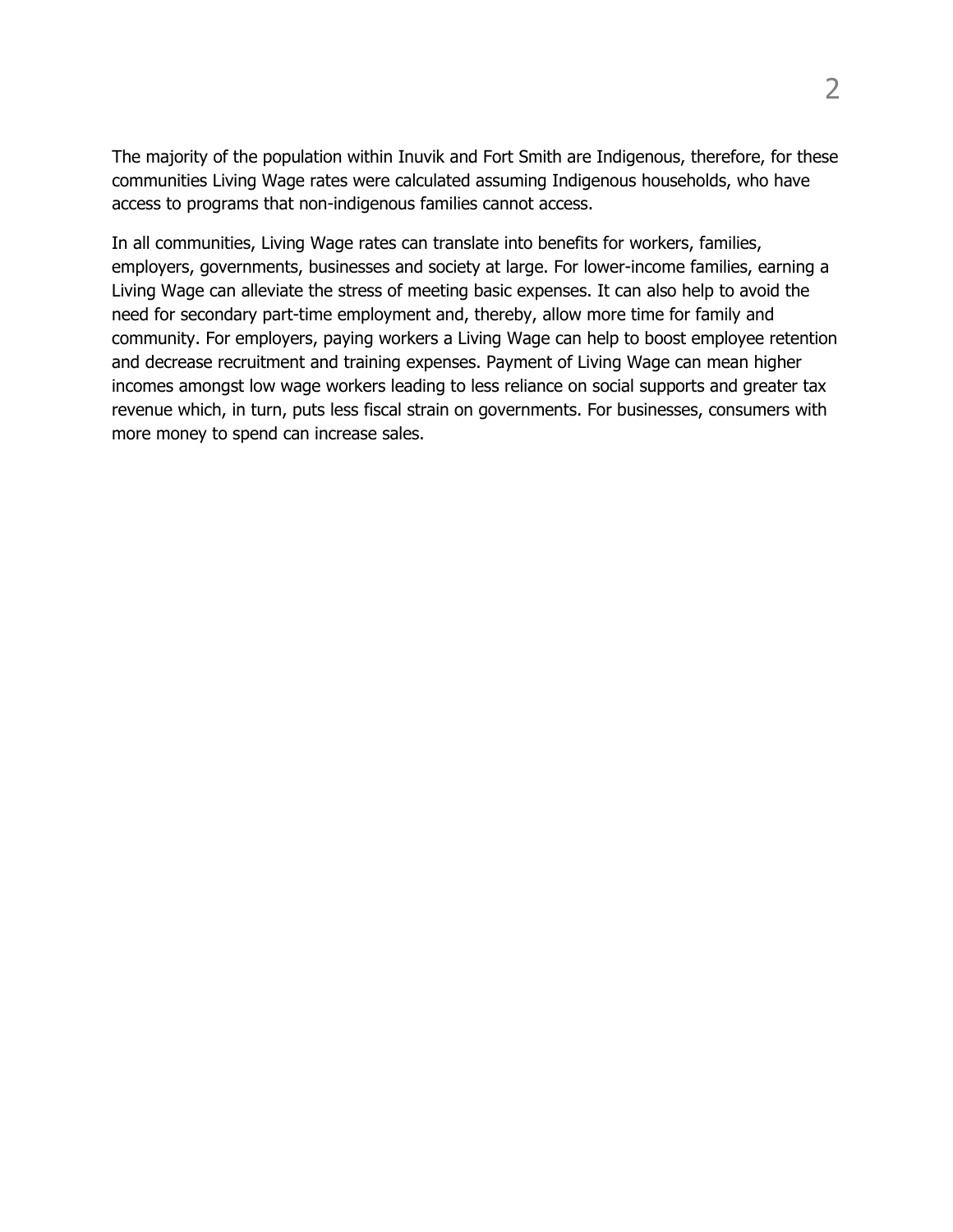#### **Overview**

The 2022 Living Wage estimates resulting from the calculations detailed in this report are compared in the charts below. Following recommendations outlined in the Canadian Living Wage Framework (CLWF), the Living Wage rate for a 'couple with two children' household is compared to two other common household types in each community. For the Couple Family, the Living Wage rate applies to both parents as all adults are assumed to work fulltime.

#### 23.28 17.81 16.82 21.32 22.59 26.48 22.59<br>21.28 24.05 18.87 19.74 23.38 Yellowknife Fort Smith Fort Hay River Inuvik ■ Couple, 2 children Lone Parent, 1 Child Single Adult

# 2022 NWT Living Wage Estimates

Across household types within all four communities, Living Wage ranges between just under \$17 and about \$26.50. When comparing the typical reference household — Couple Family with two children — the spread between the Living Wage rates in the four communities is about \$5.50 with the highest rate for the Couple Family household in Yellowknife.

<span id="page-5-0"></span>For the Lone Parent household type, Living Wage is found to be highest in Yellowknife at just about \$26.50. For Single Adults, the Living Wage estimate is also highest in Yellowknife at just over \$24.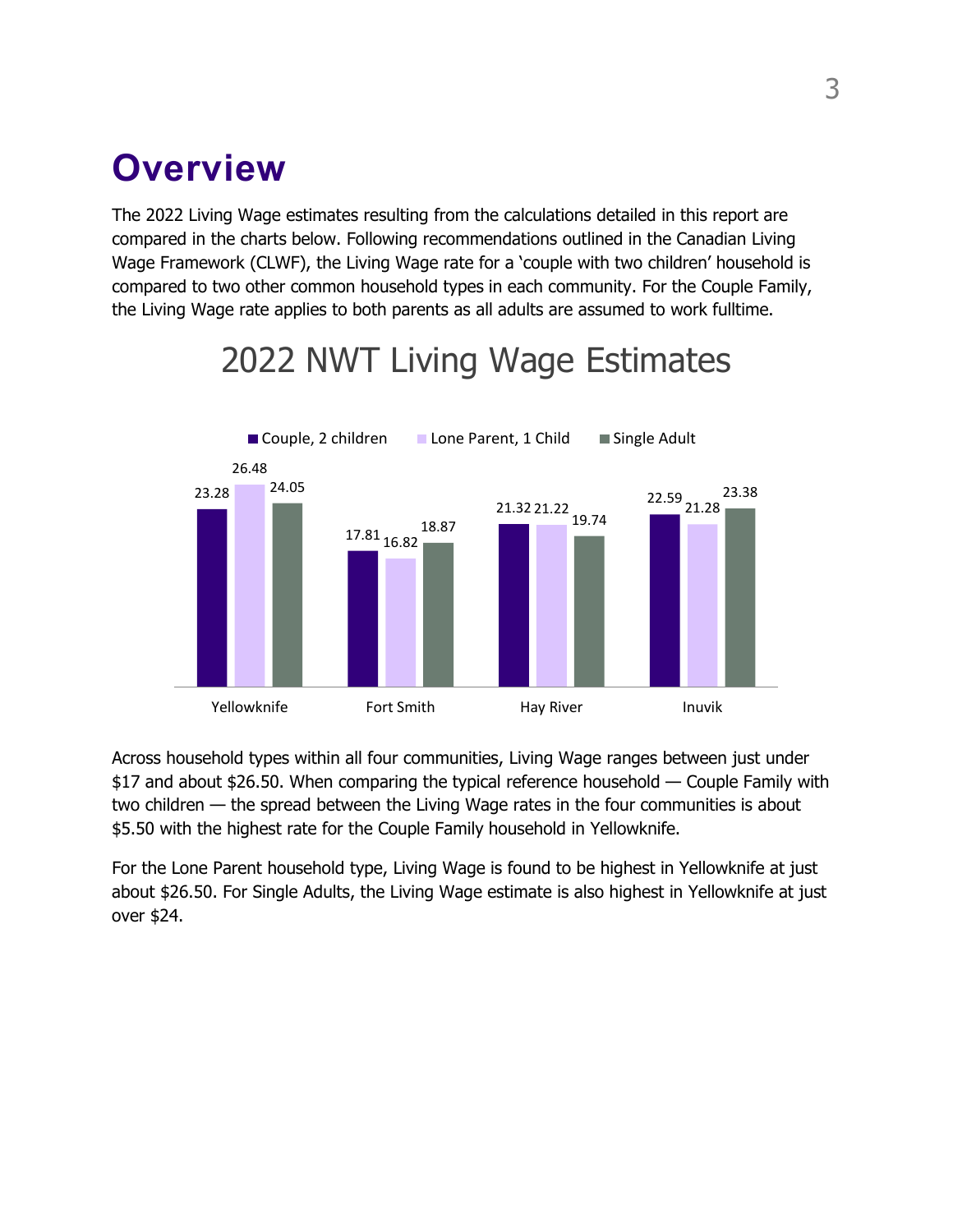## **Living Wage Calculation Approach**

In May 2013, Vibrant Communities Canada (VCC) formally released the Canadian Living Wage Framework (CLWF) which provides a consistent Living Wage calculation methodology. The framework was updated in 2014.

As with previous calculations, the CLWF guided the 2022 calculations described in this report. As was the case for the 2019 calculations, a 37.5-hour work week is used.

The CLWF recommends that the reference household used in the Living Wage calculation be a couple with two children and that other household compositions be tracked for comparison. The table on the next page summarizes the reference households used for the NWT Living Wage calculations in this report.<sup>[3](#page-6-0)</sup>

| <b>Reference Households</b>         |                                                                                                                                          |
|-------------------------------------|------------------------------------------------------------------------------------------------------------------------------------------|
| ,<br>Asi<br>TIII Couple, 2 Children | • Female parent age 34 & male parent age 36, both working fulltime<br>• 1 female child age 3 in fulltime childcare<br>1 male child age 7 |
| Lone Parent, 1 child                | Single Mom age 31 works fulltime<br>• 1 male child age 3 in fulltime childcare                                                           |
| <b>Single Adult</b>                 | Male age 25 works fulltime                                                                                                               |

In the NWT context, the ethnicity of household members needs to be considered since it has implications for child care and health care costs. According to the NWT Bureau of Statistics 2019 population statistics, the proportion of total population that is Indigenous is:

- 65% in Inuvik;
- 59% in Fort Smith;
- 46% in Hay River; and

[4](#page-6-1) .

To represent the most common household demographic, it is assumed that Indigenous people make up the Fort Smith and Inuvik households. The Indigenous composition of the Fort Smith and Inuvik households means that they can access child care for preschool children through Aboriginal Head Start programs and attain extended health and dental benefits coverage

<span id="page-6-0"></span> $3$  Based on 2016 Census profile data these household compositions align relatively well with typical compositions. For Yellowknife and Inuvik, couple families most often have two children. However, in Hay River, couple families with one child are slightly more common than those with two children. In all three communities, lone parents most often have one child.

<span id="page-6-1"></span><sup>&</sup>lt;sup>4</sup> Ndilo and Dettah are not included as part of Yellowknife.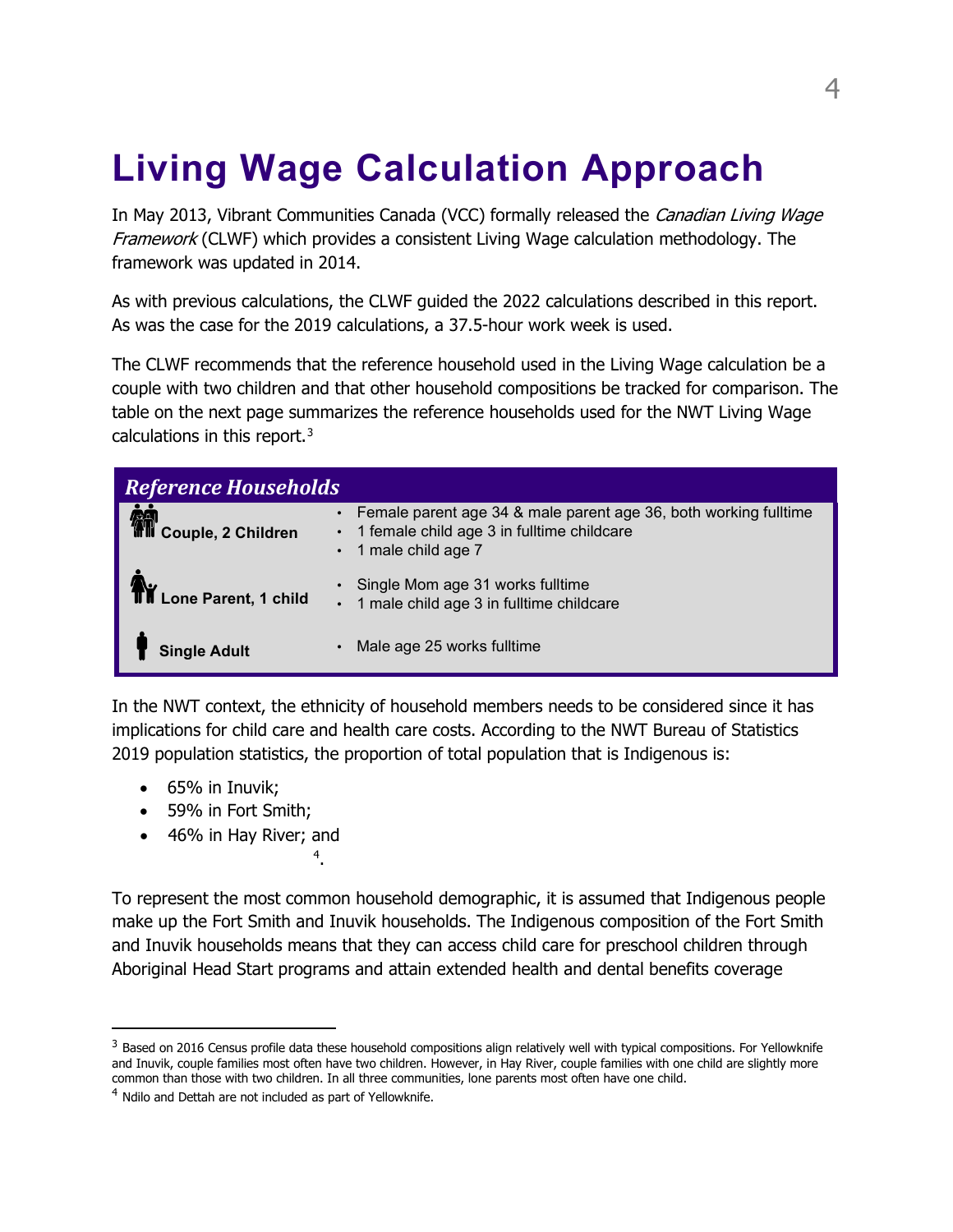through Non-Insured Health Benefits (NIHB) or NWT Métis Health Benefits programs (leaving just uncovered items like off the counter medicines as out-of-pocket expenses). These programs are described below.

#### **NWT Aboriginal Health Start Program[5](#page-7-0)**

Indigenous Services Canada<sup>[6](#page-7-1)</sup> provides funding for Aboriginal Head Start (AHS) programs for First Nations, Inuit and Métis children and their families living in urban centers and large northern communities. AHS centers in the NWT provide comprehensive experiences that prepare Dene, Metis and Inuit preschoolers between 3-5 years of age for their school years by meeting their spiritual, emotional, intellectual and physical needs.

#### **NWT Métis Health Benefits[7](#page-7-2)**

The Government of the Northwest Territories (GNWT) sponsors the Métis Health Benefits program to provide registered Indigenous Métis residents of the Northwest Territories access to a range of benefits not covered by hospital and medical care insurance. The program includes prescription drug, dental, vision care, medical supply and equipment and medical travel benefits. Alberta Blue Cross administers benefits for the Métis Health Benefits program on behalf of the GNWT.

#### **Non-Insured Health Benefits**[8](#page-7-3)

Coverage comparable to the Métis Health Benefits program is provided to First Nations and Inuit residents of the NWT through Indigenous Services Canada's Non-Insured Health Benefits (NIHB) program. The NIHB Program is a national program that provides coverage to registered First Nations and recognized Inuit for a specified range of medically necessary items and services that are not covered by other plans and programs.

The following two equations are the basis for calculation of a Living Wage rate:

#### **Annual Expenses = Before-Tax Employment Income + Government Transfers - Taxes Before-Tax Employment Income / Paid Hours of Work = Living Wage**

The Living Wage rate is the hourly rate of pay that allows the above equations to balance<sup>[9](#page-7-4)</sup>.

<span id="page-7-0"></span><sup>5</sup> This description is taken from the NWT Aboriginal Head Start website: http://nwtheadstart.org/

<span id="page-7-1"></span><sup>&</sup>lt;sup>6</sup> Indigenous Services Canada works to support and empower Indigenous peoples to deliver services in their communities. Its mandate has its roots in Canada's fiduciary obligations to Indigenous peoples and its commitment to reconciliation.

<span id="page-7-2"></span><sup>7</sup> See<https://www.hss.gov.nt.ca/en/services/supplementary-health-benefits/metis-health-benefits> for further details.

<span id="page-7-3"></span><sup>8</sup> This description is taken from https://www.canada.ca/en/indigenous-services-canada/services/first-nations-inuit-health/noninsured-health-benefits/benefits-information/non-insured-health-benefits-nihb-program-general-information-questions-answers-firstnations-inuit-health-canada.html

<span id="page-7-4"></span><sup>&</sup>lt;sup>9</sup> The equations are a simplified representation of the Living Wage calculation. In reality, many government transfers and aspects of income taxation depend on income levels. Since there is interdependence between variables, the calculation of the Living Wage rate, net income levels, taxes, and government transfers are linked.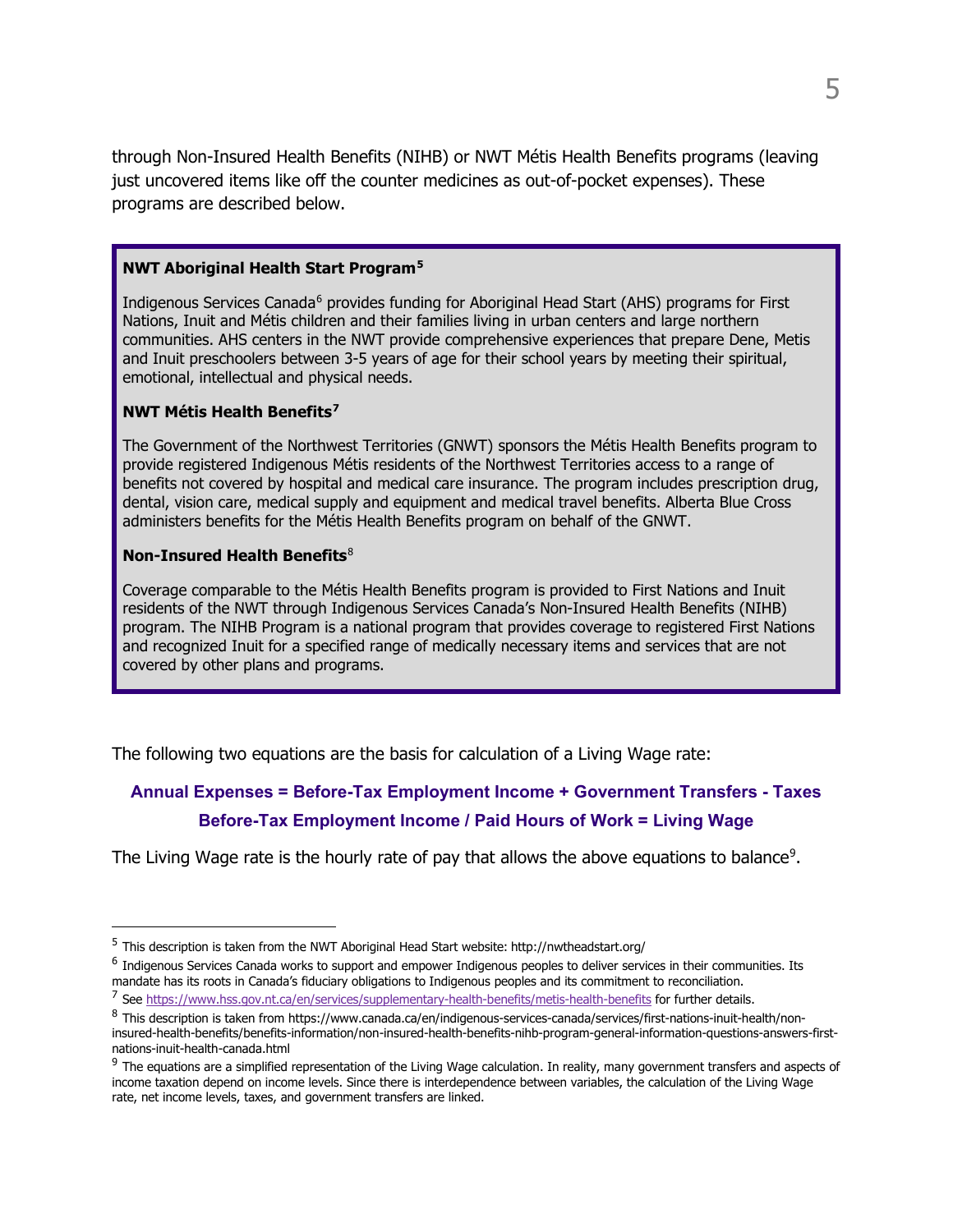Estimation of **Annual Expenses** is the first step in the calculation approach. The CLWF provides guidance that reflects conservative spending. The table below summarizes the included and excluded expenses. Estimation of each budget component requires researching the local context and collecting appropriate data.

| <b>Budget Inclusions</b><br>$\checkmark$ Food<br>Shelter (rental housing)<br>Clothing & footwear<br>Transportation<br>Other household costs<br>Child care<br>Health care<br>Social inclusion<br>Including: adult education; minimal spending on<br>recreation, & entertainment, & holidays<br>Contingency funds | <b>Budget Exclusions</b><br><b>*</b> Special dietary needs<br>× Owning a home<br>* Credit card, loan or other debt/interest<br>payments<br><b>×</b> Savings for retirement<br>* RRSP, RESP, or RDSP contributions<br><b>*</b> Hobbies<br><b>*</b> Pet ownership<br><b>*</b> Parking<br>* Alcohol or tobacco costs<br><b>*</b> Personal life or disability insurance<br><b>*</b> Financial help to family members<br>* Costs of caring for a disabled, seriously ill, or<br>elderly family member |
|-----------------------------------------------------------------------------------------------------------------------------------------------------------------------------------------------------------------------------------------------------------------------------------------------------------------|--------------------------------------------------------------------------------------------------------------------------------------------------------------------------------------------------------------------------------------------------------------------------------------------------------------------------------------------------------------------------------------------------------------------------------------------------------------------------------------------------|

After Annual Expenses, **Government Transfers** are calculated. Programs incorporated include: Canada Child Benefit (CCB); Goods and Services (GST) Credit; Child Support; NWT Child Benefit (NWT CB); and NWT Cost of Living Offset (NWT COLO). The CCB provides nontaxable benefits to low-income families with children. In 2018, the federal government began to index the CCB to inflation. The NWT CB and COLO are also non-taxable but not indexed to inflation.

**Taxes** are determined by applying federal and NWT income tax rates, formulas, and applicable credits. The formulas used are based on the most recent information available from NWT and federal government websites as of November 2021.

When the above components of the calculation have been determined, the amount of **Before-Tax Employment Income** is adjusted until the Living Wage equations balance. The Living Wage rate results from dividing Before-Tax Employment Income by the **Paid Hours of Work**. The number of hours in the work week has a direct impact on the Living Wage estimate. For the purposes of this analysis, the work week is assumed to be 37.5 hours of paid work $10$ .

<span id="page-8-1"></span><span id="page-8-0"></span> $^{10}$  Again, note that the 2015 and 2017 NWT Living Wage reports used a 40-hour work week. The work week was revised to 37.5 hours in 2019.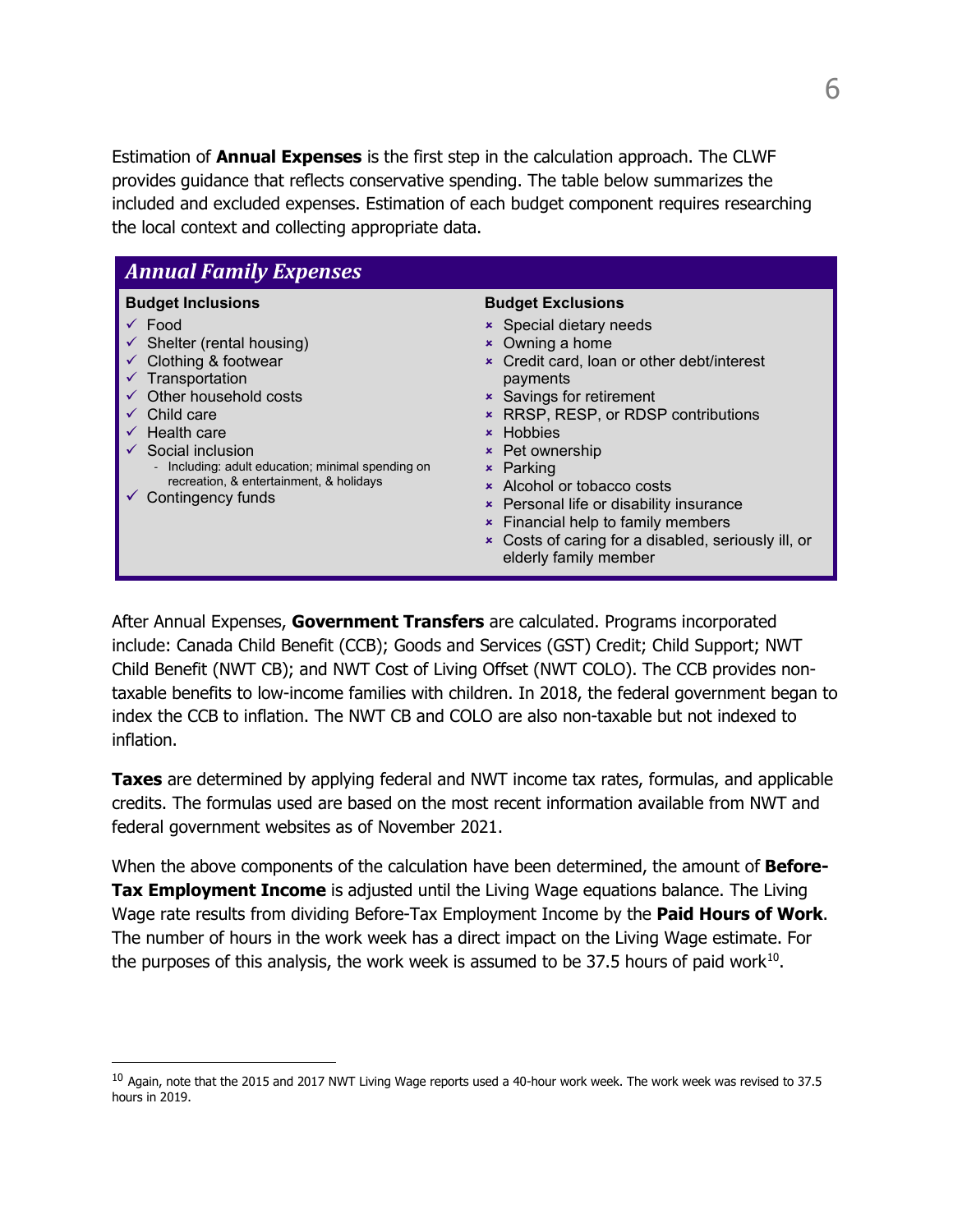## **What is the Living Wage in the NWT?**

Applying the above approach results in the following 2021 Living Wage estimates $^{11}$ .

|                   | <b>Living</b><br><b>Wage</b> | Annual<br>Expenses* | <b>Before-Tax</b><br>Employment<br>Income | Government<br>$+$<br><b>Transfers</b> | <b>Taxes</b> |
|-------------------|------------------------------|---------------------|-------------------------------------------|---------------------------------------|--------------|
| Yellowknife       |                              |                     |                                           |                                       |              |
|                   | \$23.28<br>(each parent)     | \$87,754            | \$90,792                                  | \$8,036                               | \$11,056     |
|                   | \$26.48                      | \$60,465            | \$51,636                                  | \$12,030                              | \$3,199      |
|                   | \$24.05                      | \$40,312            | \$46,898                                  | \$253                                 | \$6,833      |
| <b>Fort Smith</b> |                              |                     |                                           |                                       |              |
|                   | \$17.81<br>(each parent)     | \$73,621            | \$69,459                                  | \$10,920                              | \$6,751      |
|                   | \$16.82                      | \$45,534            | \$32,799                                  | \$13,065                              | \$319        |
| T                 | \$18.87                      | \$32,757            | \$36,797                                  | \$664                                 | \$4,702      |
| <b>Hay River</b>  |                              |                     |                                           |                                       |              |
|                   | \$21.32<br>(each parent)     | \$82,737            | \$83,148                                  | \$8,696                               | \$9,100      |
|                   | \$21.22                      | \$52,798            | \$41,379                                  | \$12,915                              | \$1,489      |
|                   | \$19.74                      | \$34,494            | \$38,493                                  | \$664                                 | \$4,656      |
| <b>Inuvik</b>     |                              |                     |                                           |                                       |              |
|                   | \$22.59<br>(each parent)     | \$83,581            | \$88,101                                  | \$7,859                               | \$12,379     |
|                   | \$21.28                      | \$52,328            | \$41,496                                  | \$12,764                              | \$1,932      |
|                   | \$22.38                      | \$39,014            | \$45,591                                  | \$319                                 | \$6,885      |

<span id="page-9-0"></span> $11$  Due to rounding up to the nearest cent when determining Living Wage rates, each equation may not balance exactly.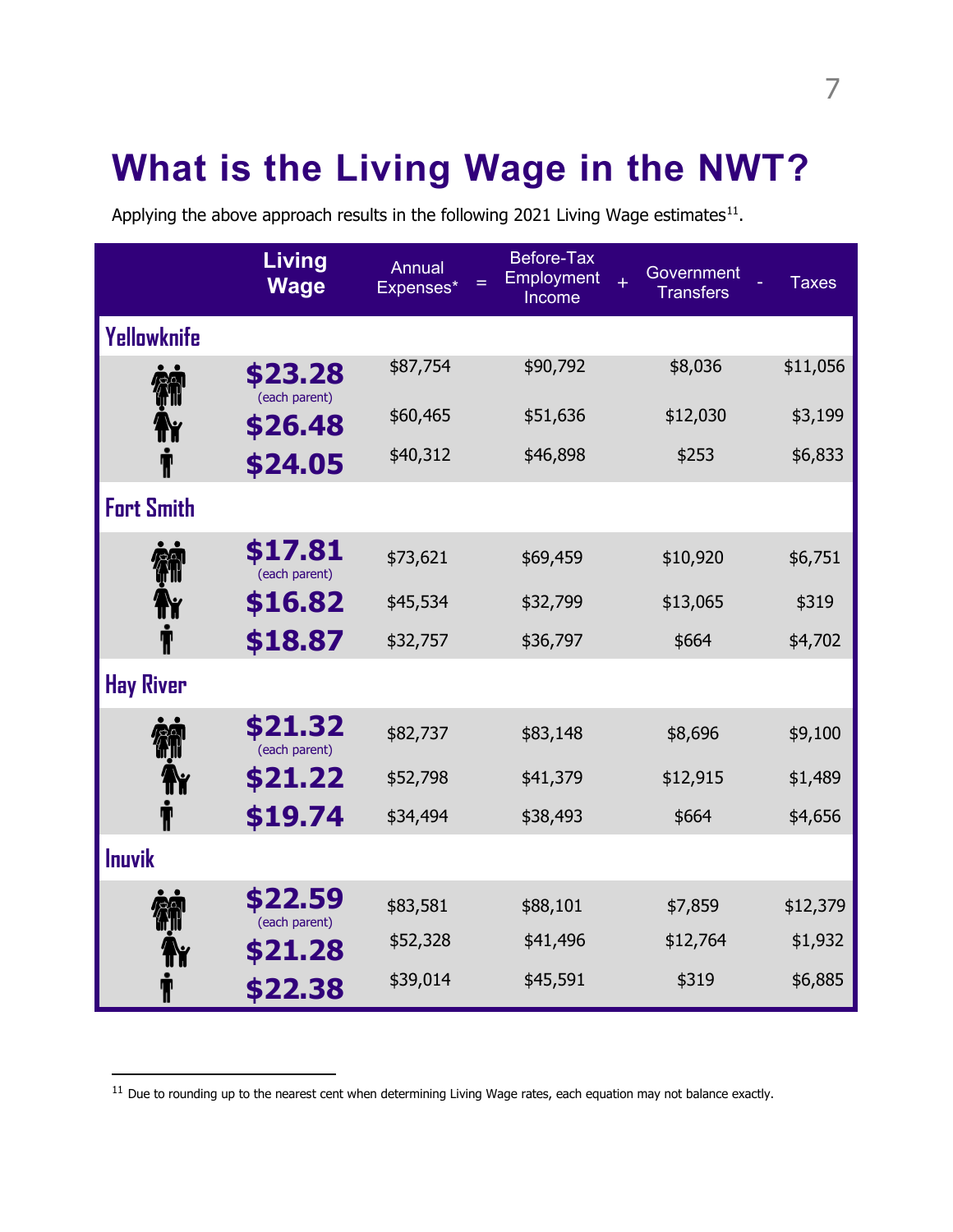When comparing the CLWF recommended reference household of a couple family with two children, Living Wage is significantly higher in Yellowknife compared to the other three communities. (It is important to keep in mind that the Inuvik and Fort Smith reference household was assumed to be Indigenous and able to access preschool programming through Aboriginal Head Start and Non-insured Health Benefits. If this was not the case, annual expenses would have been significantly higher resulting in higher Living Wage rates).

Within each of the four communities, the household type with the highest Living Wage varies. In Yellowknife, Living Wage is highest for the Lone Parent Family at \$26.48. For Fort Smith and Inuvik, the Single Adult has the highest Living Wage at \$19.07 and \$22.59, respectively. For Hay River, the Couple Family has the highest Living Wage with the Lone Parent family less than twenty cents lower.

The next sections of the report provide a breakdown of the Living Wage calculations for each household type in each community starting with Annual Expenses on the next page.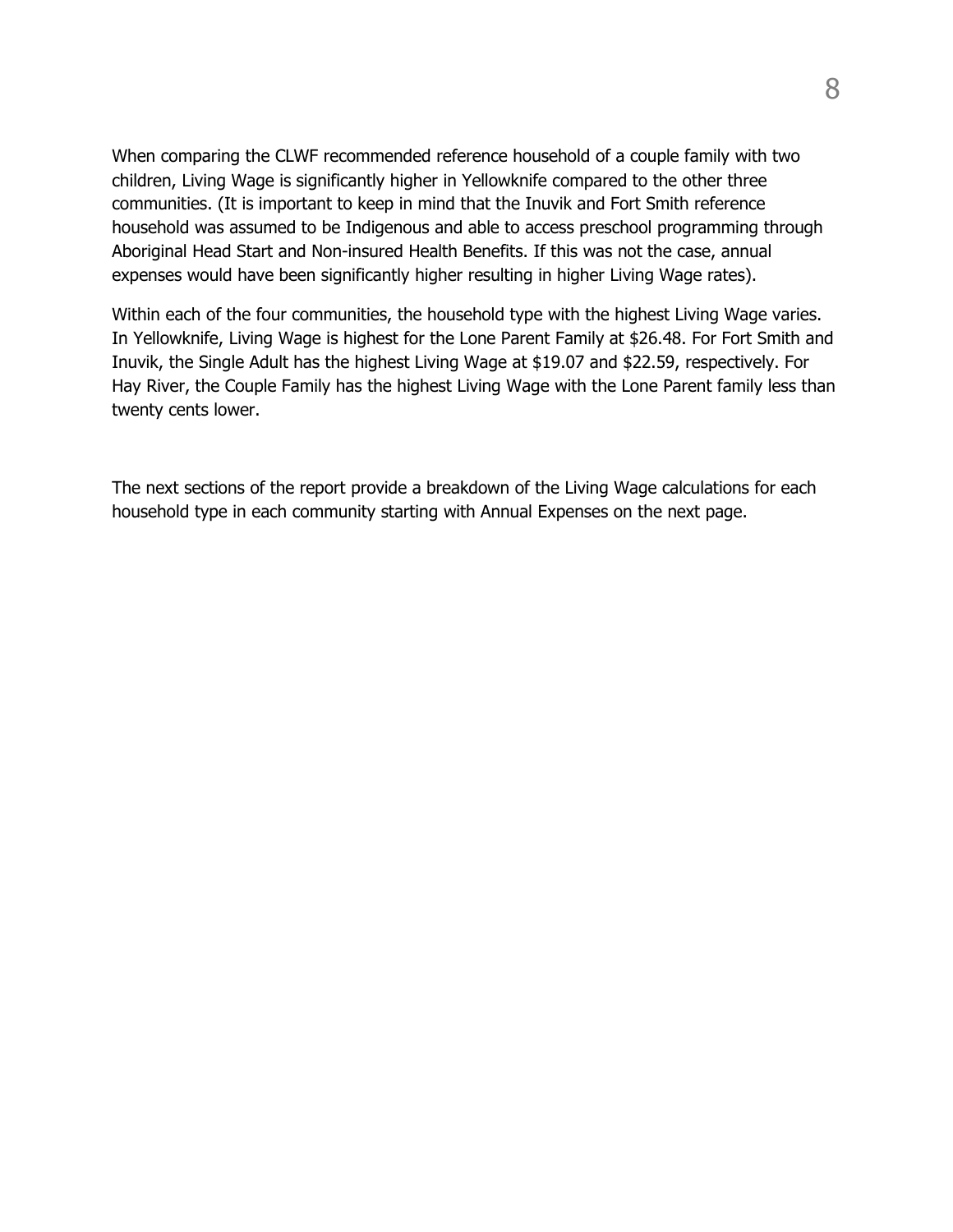### <span id="page-11-0"></span>Annual Expenses

The estimates used for each budget component are summarized in the table below. Details about how expenses were estimated and the sources of information used are provided in Appendix A.

|             |                                                                                                                                                                                                                                                     | FOOD     | <b>CLOTHING &amp;</b><br>FOOTWEAR | SHELTER            | TRANSPORT-<br>ATION | OTHER HOUSE-<br>COSTS<br>HOLD | CHILD CARE | HEALTH CARE | INCLUSION<br>SOCIAL | CONTINGENCY | <b>TOTAL</b>                |
|-------------|-----------------------------------------------------------------------------------------------------------------------------------------------------------------------------------------------------------------------------------------------------|----------|-----------------------------------|--------------------|---------------------|-------------------------------|------------|-------------|---------------------|-------------|-----------------------------|
|             | <b>A</b>                                                                                                                                                                                                                                            | \$12,860 | \$3,400                           | \$24,869           | \$5,596             | \$5,551                       | \$17,740   | \$5,781     | \$8,465             | \$3,492     | \$87,754                    |
| Yellowknfie | <b>Tirty</b>                                                                                                                                                                                                                                        | \$6,093  | \$2,404                           | \$21,463           | 1,900               | 3,583                         | \$12,000   | \$3,186     | \$7,849             | \$1,986     | \$60,465                    |
|             | T                                                                                                                                                                                                                                                   | \$4,816  | \$1,700                           | \$18,595           | \$1,900             | \$2,752                       | \$-        | \$2,345     | \$6,401             | \$1,804     | \$40,312                    |
|             | <b>AN</b>                                                                                                                                                                                                                                           | \$15,277 | \$3,678                           | \$18,360           | \$5,547             | \$6,004                       | \$13,045   | \$556       | \$8,483             | \$2,672     | \$73,621                    |
| Fort Smith  | <b>triti</b>                                                                                                                                                                                                                                        | \$7,238  | \$2,601                           | \$14,966           | \$1,500             | \$3,876                       | \$6,500    | \$393       | \$7,199             | \$1,262     | \$45,534                    |
|             | T                                                                                                                                                                                                                                                   | \$5,721  | \$1,839                           | \$13,025           | \$1,500             | \$2,976                       | \$-        | \$278       | \$6,003             | \$1,415     | \$32,757                    |
|             | <b>M</b>                                                                                                                                                                                                                                            | \$16,203 | \$3,539                           | \$18,360           | \$5,547             | \$5,778                       | \$16,500   | \$5,802     | \$7,811             | \$3,198     | \$82,737                    |
| Hay River   | <b>The Second Structure (Second</b> ) in the second second the second second that the second through $\mathbf{f}$ is a second through $\mathbf{f}$ is a second through $\mathbf{f}$ is a second through $\mathbf{f}$ is a second to second the seco | \$7,677  | \$2,502                           | \$14,966           | \$1,500             | \$3,729                       | \$11,400   | \$3,201     | \$6,231             | \$1,592     | \$52,798                    |
|             | T                                                                                                                                                                                                                                                   | \$6,068  | \$1,769                           | \$13,025           | \$1,500             | \$2,864                       | \$-        | \$2,355     | \$5,432             | \$1,481     | \$34,494                    |
|             | M                                                                                                                                                                                                                                                   | \$20,396 | \$4,094                           | \$24,221           | \$6,378             | \$6,684                       | \$8,260    | \$619       | \$9,541             | \$3,389     | \$83,581                    |
| Inuvik      | <b>The Second Second</b><br>The Second Second Second Second Second Second Second Second Second Second Second Second Second Second Second S<br>Second Second Second Second Second Second Second Second Second Second Second Second Second            | \$9,663  | \$2,895                           | \$18,583           | \$1,500             | \$4,314                       | \$6,360    | \$437       | \$6,979             | \$1,596     | \$52,328                    |
|             | T                                                                                                                                                                                                                                                   | \$7,638  | \$2,047                           | $$16,255$ $$1,500$ |                     | \$3,313                       | \$-        | \$309       |                     |             | $$6,198$ $$1,754$ $$39,014$ |

Shelter is the largest component of annual expenses for each household. Across communities, shelter costs are highest in Yellowknife. Food and, where relevant, child care are amongst the top three expenses for all households. Lower child care costs in Inuvik and Fort Smith stem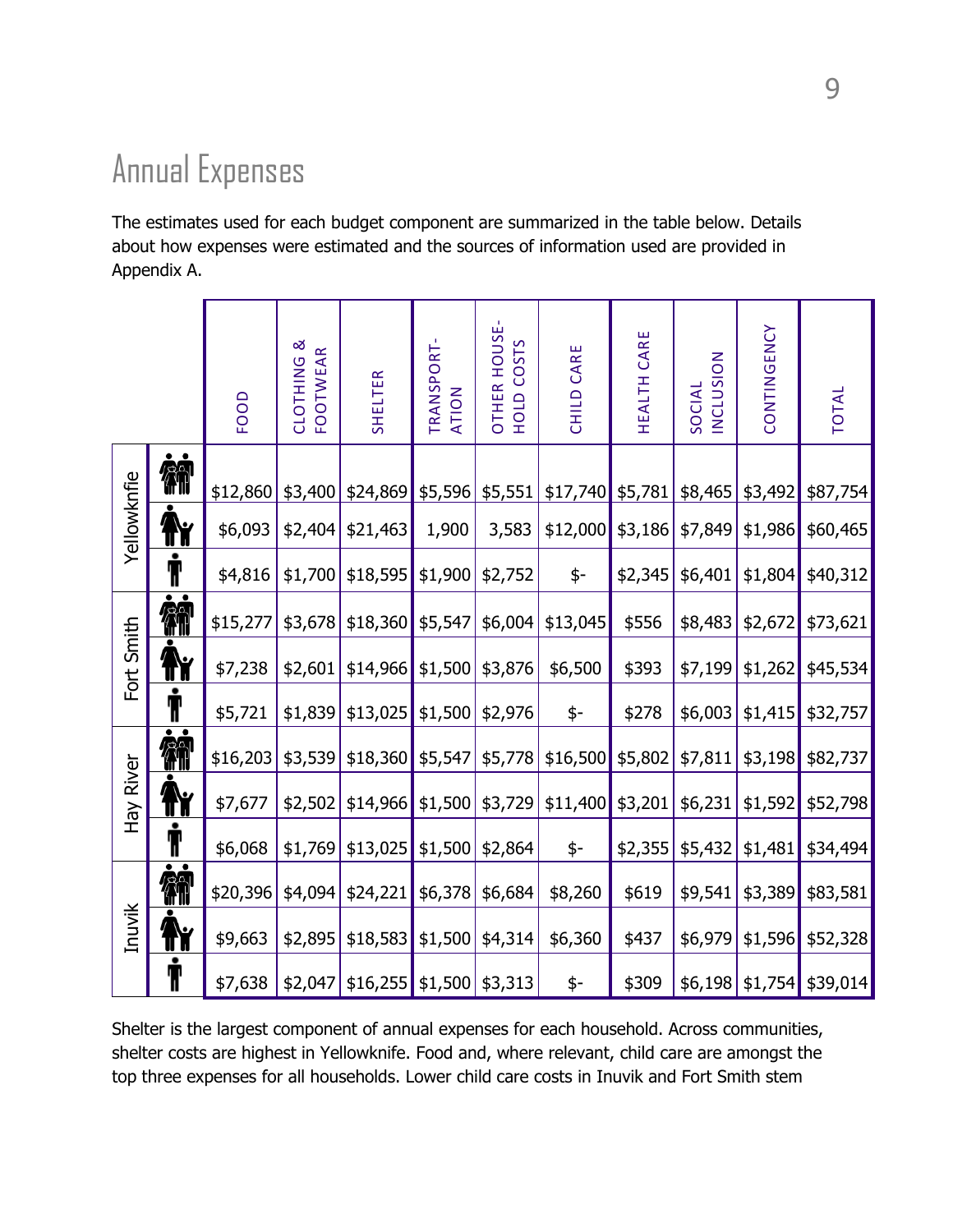from access to the Aboriginal Head Start preschool program and no-cost options for after-school activities.

<span id="page-12-0"></span>Although not one of the top expense components, health care costs represent a significant proportion of Yellowknife and Hay River households' budgets. (Recall that Inuvik and Fort Smith households are assumed to be Indigenous and access the NIHB or NWT Metis Health Benefits program). When comparing to past Yellowknife Living Wage reports, it was noted that private dental and health care premiums have increased significantly in the last four years.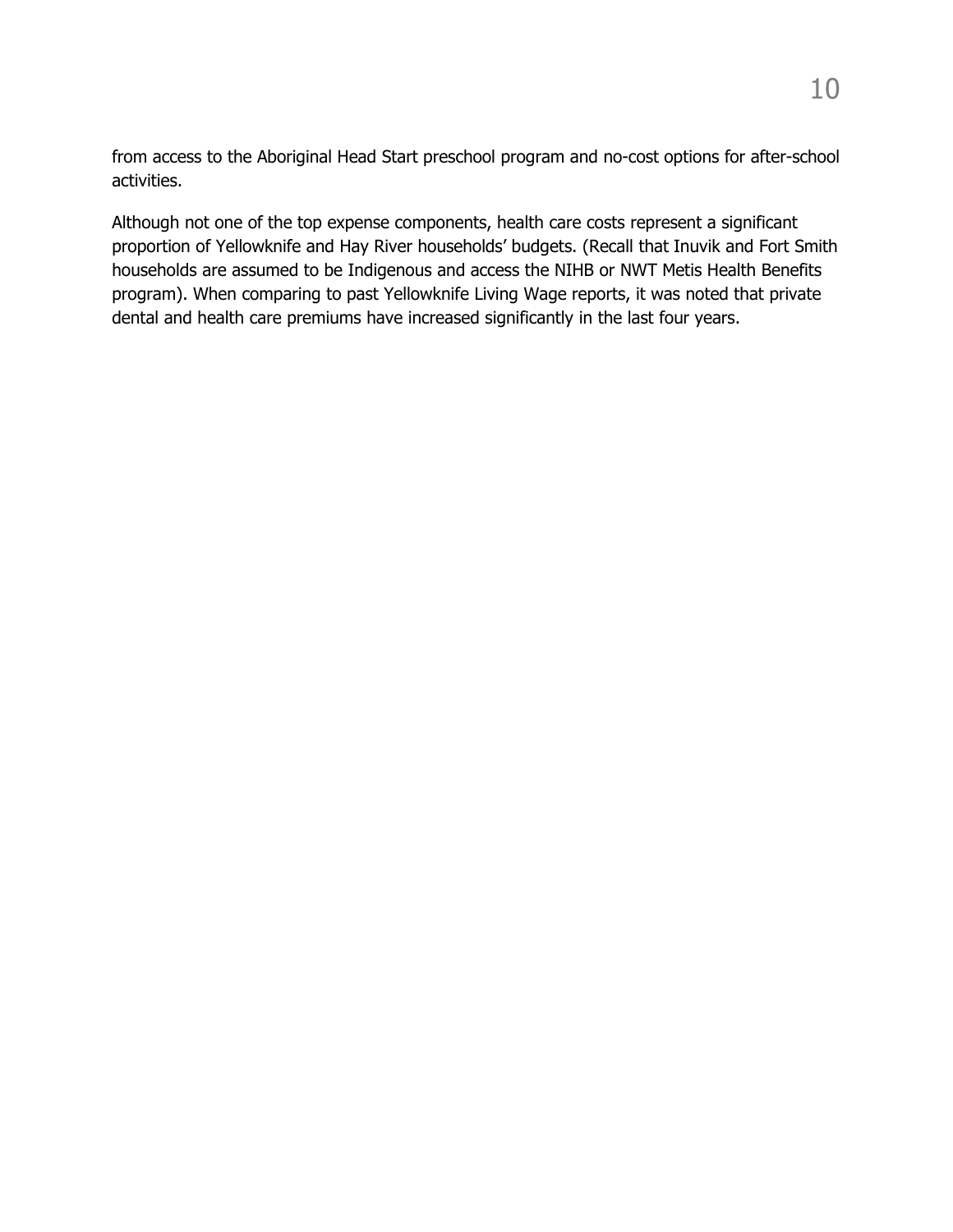# Income from Government Transfers

The estimated government transfers received by each reference household in each community are compared below.

|             |           | <b>CANADA</b><br><b>CHILD</b><br><b>BENEFIT</b> | <b>GST</b><br><b>CREDIT</b> | <b>CHILD</b><br><b>SUPPORT</b> | <b>NWT</b><br><b>CHILD</b><br><b>BENEFIT</b> | <b>NWT</b><br><b>COLO</b> | <b>TOTAL</b> |
|-------------|-----------|-------------------------------------------------|-----------------------------|--------------------------------|----------------------------------------------|---------------------------|--------------|
|             | 输         | \$<br>7,075                                     | \$-                         | \$-                            | \$65                                         | \$896                     | \$8,036      |
| Yellowknfie |           | \$<br>6,020                                     | \$<br>613                   | \$4,356                        | \$<br>593                                    | \$448                     | \$12,030     |
|             | П         | \$-                                             | \$<br>45                    | \$-                            | \$-                                          | \$208                     | \$253        |
|             | <b>AN</b> | \$9,300                                         | \$34                        | \$-                            | \$691                                        | \$896                     | \$10,920     |
| FoRt Smith  |           | \$6,833                                         | \$613                       | \$4,356                        | \$815                                        | \$448                     | \$13,065     |
|             |           | \$-                                             | \$456                       | \$-                            | \$-                                          | \$208                     | \$664        |
|             | Â         | \$7,511                                         | \$-                         | \$-                            | \$289                                        | \$896                     | \$8,696      |
| Hay River   |           | \$6,738                                         | \$613                       | \$4,356                        | \$760                                        | \$448                     | \$12,915     |
|             |           | \$-                                             | \$456                       | \$-                            | \$-                                          | \$208                     | \$664        |
|             | 烯         | \$6,958                                         | \$-                         | \$-                            | \$5                                          | \$896                     | \$7,859      |
| Inuvik      |           | \$6,615                                         | \$613                       | \$4,356                        | \$731                                        | \$448                     | \$12,764     |
|             |           | \$-                                             | \$111                       | \$-                            | \$-                                          | \$208                     | \$319        |

In each community, the Lone Parent Family receives the most income through government transfers with the greatest amount received from the Canada Child Benefit (CCB) and smaller amounts received through Child Support, the GST Credit, NWT Child Benefit (NWT CB), NWT Cost of Living Offset (NWT COLO).

The Couple Family in each community also receives a substantial benefit through the CCB as well as smaller amounts from the NWT CB and NWT COLO. To counteract annual expense levels within the Living Wage calculation, employment income levels are also high. Because the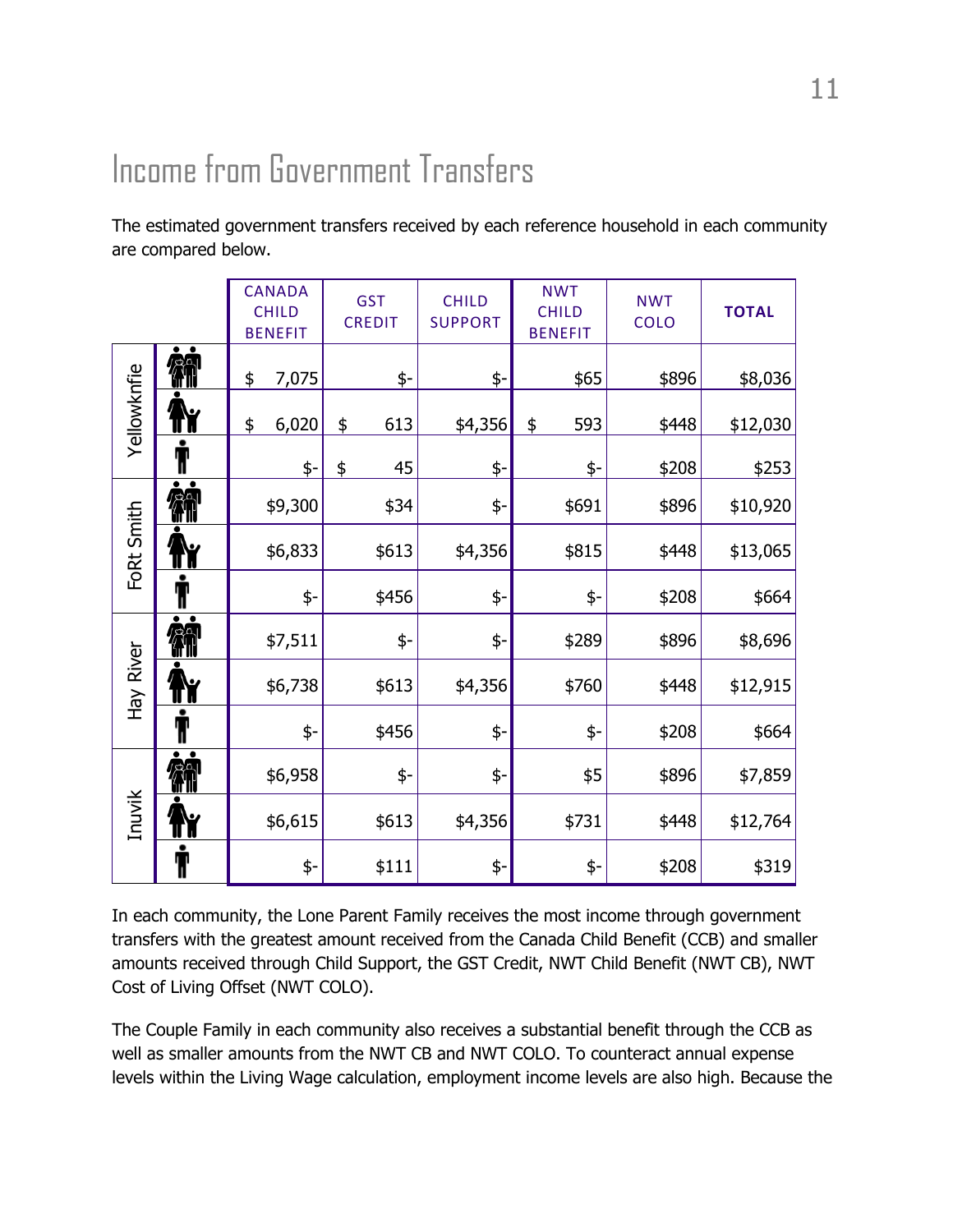NWT CB declines as employment income levels rise, the NWT CB is actually lowest where it appears to be needed most (i.e., Inuvik).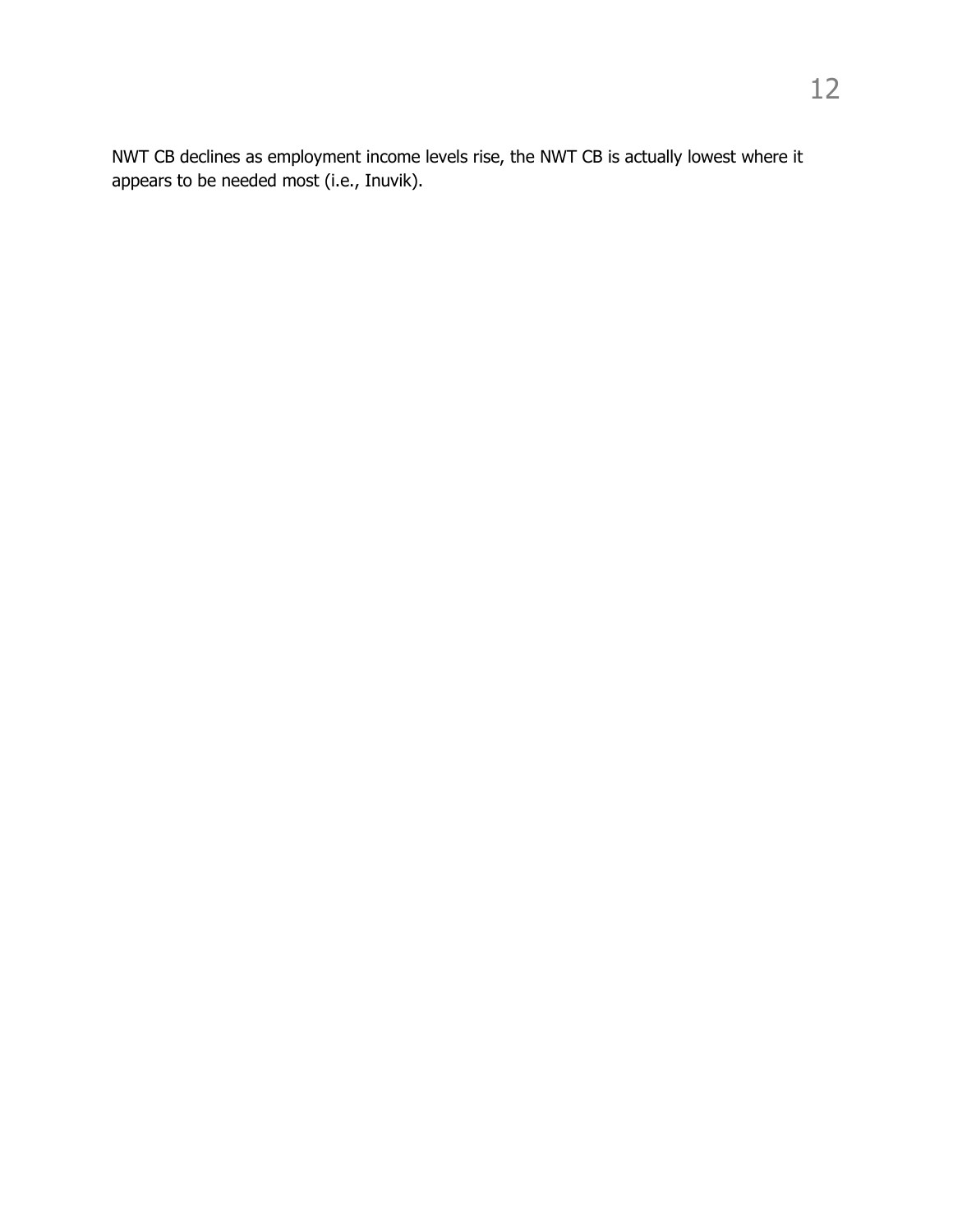#### <span id="page-15-0"></span>Taxes

|             |          | EI<br><b>PREMIUMS</b> | <b>CPP</b> | <b>FEDERAL</b><br><b>INCOME TAX</b> | <b>NWT</b><br><b>INCOME TAX</b> | <b>NET TAX</b> |
|-------------|----------|-----------------------|------------|-------------------------------------|---------------------------------|----------------|
|             | 綸        | \$1,435               | \$4,567    | \$4,274                             | \$781                           | \$11,056       |
| Yellowknfie |          | \$816                 | \$2,623    | \$104                               | \$(344)                         | \$3,199        |
|             |          | \$741                 | \$2,365    | \$2,888                             | \$839                           | \$6,833        |
|             | 綸        | \$1,097               | \$3,404    | \$2,083                             | \$167                           | \$6,751        |
| Fort Smith  |          | \$518                 | \$1,597    | \$(1,305)                           | \$(491)                         | \$319          |
|             |          | \$581                 | \$1,815    | \$1,838                             | \$468                           | \$4,702        |
|             | <b>A</b> | \$1,314               | \$4,150    | \$3,187                             | \$449                           | \$9,100        |
| Hay River   |          | \$654                 | \$2,064    | \$ (650)                            | \$(579)                         | \$1,489        |
|             |          | \$608                 | \$1,907    | \$1,720                             | \$420                           | \$4,656        |
|             |          | \$1,392               | \$4,420    | \$5,378                             | \$1,189                         | \$12,379       |
| Inuvik      |          | \$656                 | \$2,071    | \$(244)                             | \$(550)                         | \$1,932        |
|             |          | \$720                 | \$2,294    | \$3,005                             | \$866                           | \$6,885        |

Taxes which apply to each reference household in each community are compared below.

\*A negative value denotes a refund.

In each community, the Couple Family has the greatest tax burden, followed by the Single Adult. For the Couple Family and Lone Parent households, CPP represents the greatest tax burden in call communities except Inuvik where Federal Income Tax is the highest tax component. For all the Single Adult households, federal income tax represents the greatest proportion of the tax burden.

With the exception of Yellowknife, the Lone Parent Family households receive a federal income tax refund and all community Lone Parent Family households receive a territorial tax refund.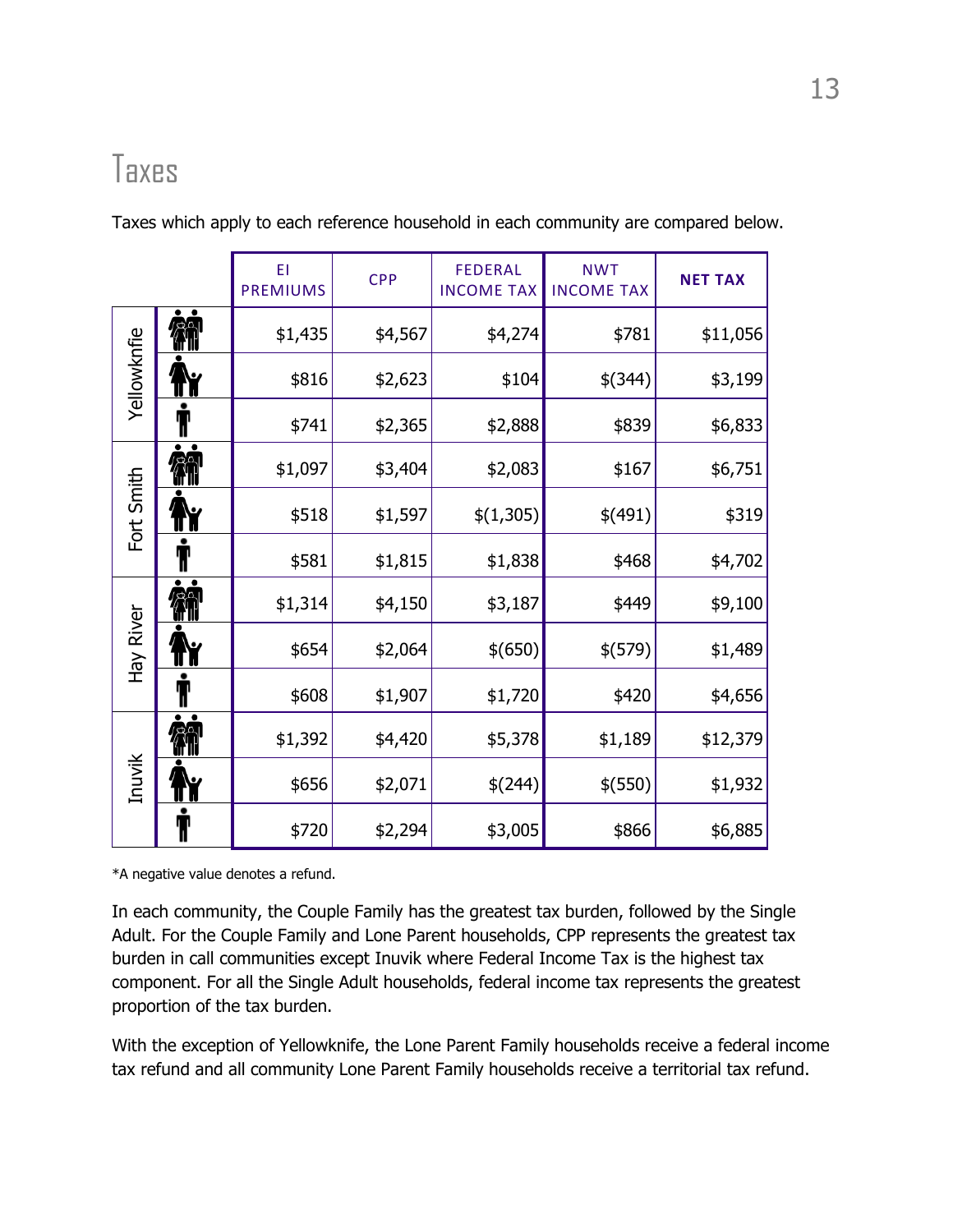# <span id="page-16-0"></span>Before-Tax Employment Income

The chart below compares before-tax employment income and total disposable income for the reference households earning a Living Wage. Total disposable income is the total of after-tax income and government transfers that is available to be spent by the household. At these income levels, the Living Wage calculation formula is balanced. The Living Wage for each reference household is determined directly from the before-tax employment income.

|             | <b>BEFORE-TAX</b> | <b>TOTAL</b>      |
|-------------|-------------------|-------------------|
|             | <b>EMPLOYMENT</b> | <b>DISPOSABLE</b> |
|             | <b>INCOME</b>     | <b>INCOME</b>     |
|             | \$90,792          | \$87,771          |
| Yellowknfie | \$51,636          | \$60,467          |
|             | \$46,898          | \$40,318          |
|             | \$69,459          | \$73,628          |
| Fort Smith  | \$32,799          | \$45,545          |
|             | \$36,797          | \$32,758          |
|             | \$83,148          | \$82,743          |
| Hay River   | \$41,379          | \$52,806          |
|             | \$38,493          | \$34,501          |
|             | \$88,101          | \$83,581          |
| Inuvik      | \$41,496          | \$52,328          |
|             | \$45,591          | \$39,025          |

Total disposable income levels at the Living Wage before-tax employment income vary by several thousand dollars when comparing the same household type in each community.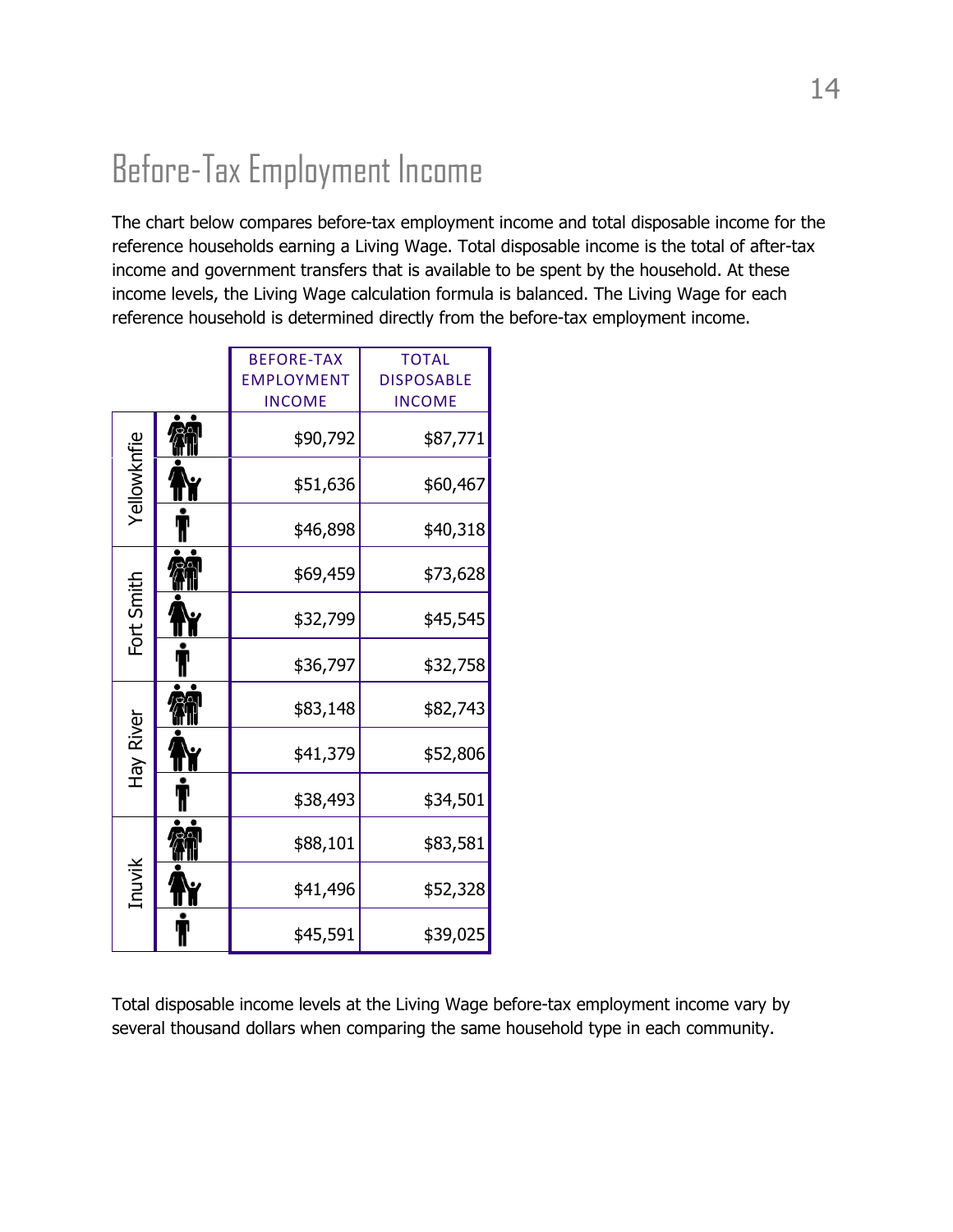## <span id="page-17-0"></span>**Conclusion**

By estimating Living Wage rates for three household types in four NWT communities, this report provides valuable comparative information on affordability within different NWT communities. Overall, it is found that workers across the NWT must earn well above the current minimum wage in order to earn enough to pay for expenses.

Within each community, the Living Wage for household types compare differently, reflecting differing patterns of expenses, government transfers and tax burdens. However, commonalities observed in the 2019 Living Wage rates persist. Shelter continues to represent the top expense for all households. For the households with children, the CCB continues to offer the greatest income transfer.

When considering the implications for households across the NWT, it is important to emphasize that the Living Wage estimates are based on specific household compositions and conservative spending assumptions. In reality, the budget exclusions may have significant impacts on households including:

- Inability to pay off debt or to save for or finance larger purchases
- Inability to plan and save for retirement
- Decreased quality of life due to a restricted ability to participate in hobbies, sports programs, pet ownership, and social and cultural programs

Also, many NWT households will face circumstances that create unavoidably higher levels of annual expenses. For example, costs are likely to be much higher where more than one child is under age 4 in fulltime care, allergies may create the need for special diets, and disabilities may result in additional ongoing expenses.

Barriers to income earning potential exist where employment opportunities are limited. In some communities, it may be difficult to find fulltime employment. Income received through transfers may also be lower for some Lone Parent households, if child support is not received consistently or at all.

There are also factors that apply to some NWT households that would decrease the level of employment income and corresponding Living Wage rate. These include employer benefits such as health and dental plans and vacation allowances.

<span id="page-17-1"></span>Overall, the estimated NWT Living Wage rates reflect conservative estimates of the hourly wage needed to make ends meet when wage earners have fulltime employment without employer benefits.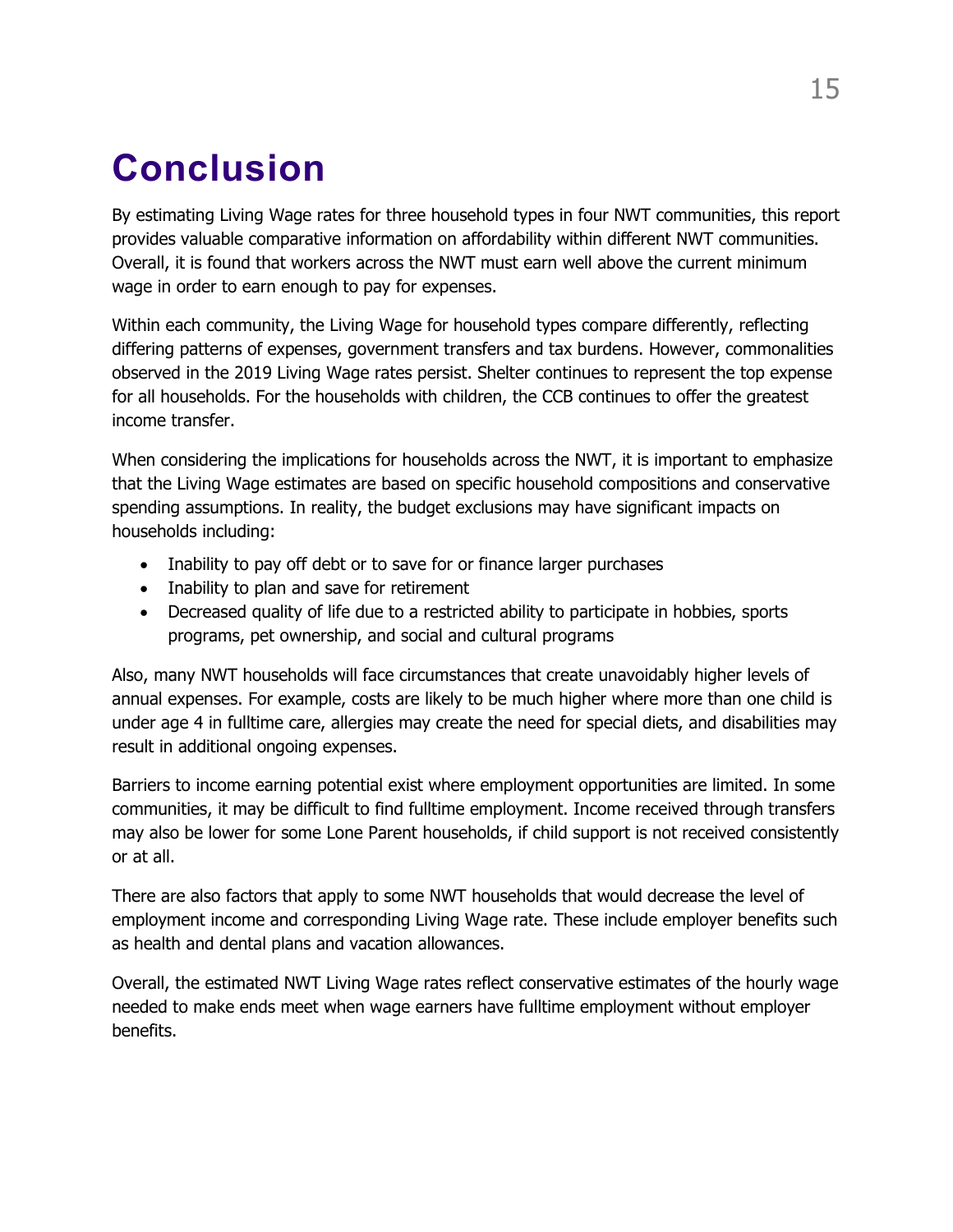#### **Appendix A: Expense Calculations**

| $\Psi$      |                   | Couple, 2 children | iñ<br>Lone Parent, 1 child | <b>Single Adult</b> |
|-------------|-------------------|--------------------|----------------------------|---------------------|
| <b>FOOD</b> | Yellowknife       | \$12,860           | \$6,093                    | \$4,816             |
|             | <b>Fort Smith</b> | \$15,277           | \$7,238                    | \$5,721             |
|             | <b>Hay River</b>  | \$16,203           | \$7,677                    | \$6,068             |
|             | <b>Inuvik</b>     | \$20,396           | \$9,663                    | \$7,638             |

The food cost estimates are determined from the 2019 Market Basket Measure (MBM) data<sup>[12](#page-18-0)</sup> for Yellowknife and food cost differentials for the other communities. Food component Consumer Price Index (CPI) values are used to adjust all data to more current estimates<sup>[13](#page-18-1)</sup>.

Data for different household compositions was not available; however, published weekly food basket costs for different ages and genders are available for Edmonton for the end of 2019<sup>14</sup>. For the same composition of a four-person family in 2019, Yellowknife costs were 6.9% higher than Edmonton. Assuming costs for the other household compositions vary by the same percentage as for Edmonton, couple family costs are scaled upwards to determine food costs for the lone parent family and single adult.

|                 |                   |                    | <b>ikk</b>           |                     |
|-----------------|-------------------|--------------------|----------------------|---------------------|
| <b>CLOTHING</b> |                   | Couple, 2 children | Lone Parent, 1 child | <b>Single Adult</b> |
| <b>AND</b>      | Yellowknife       | \$3,400            | \$2,404              | \$1,700             |
| <b>FOOTWEAR</b> | <b>Fort Smith</b> | \$3,678            | \$2,601              | \$1,839             |
|                 | <b>Hay River</b>  | \$3,539            | \$2,502              | \$1,769             |
|                 | <b>Inuvik</b>     | \$4,094            | \$2,895              | \$2,047             |

For Yellowknife, the 2019 MBM estimate for Clothing and Footwear is used for the Couple Family household. The household size scaling factor recommended by Statistics Canada is then applied to arrive at estimates for the lone parent family and single adult households.

<sup>12</sup> See [Construction of a Northern Market Basket Measure of poverty for Yukon and the Northwest Territories \(statcan.gc.ca\).](https://www150.statcan.gc.ca/n1/en/pub/75f0002m/75f0002m2021007-eng.pdf?st=4rNyZ_24)

<span id="page-18-1"></span><span id="page-18-0"></span><sup>&</sup>lt;sup>13</sup> Note that the ages of the individuals used to represent a four-person family for the purposes of the MBM calculations is slightly different than those used for the Living Wage calculation. The impact of this difference is assumed to be insignificant. <sup>14</sup> Most recent Edmonton weekly food basket costing found online at af-edmonton-nutritious-food-basket-prices-2019-12.pdf

<span id="page-18-2"></span>[<sup>\(</sup>alberta.ca\)](https://open.alberta.ca/dataset/e0baf4bb-9496-4e93-b9d7-354f289ef0f9/resource/76452e29-b49e-4931-b9b7-97ffe93b367a/download/af-edmonton-nutritious-food-basket-prices-2019-12.pdf)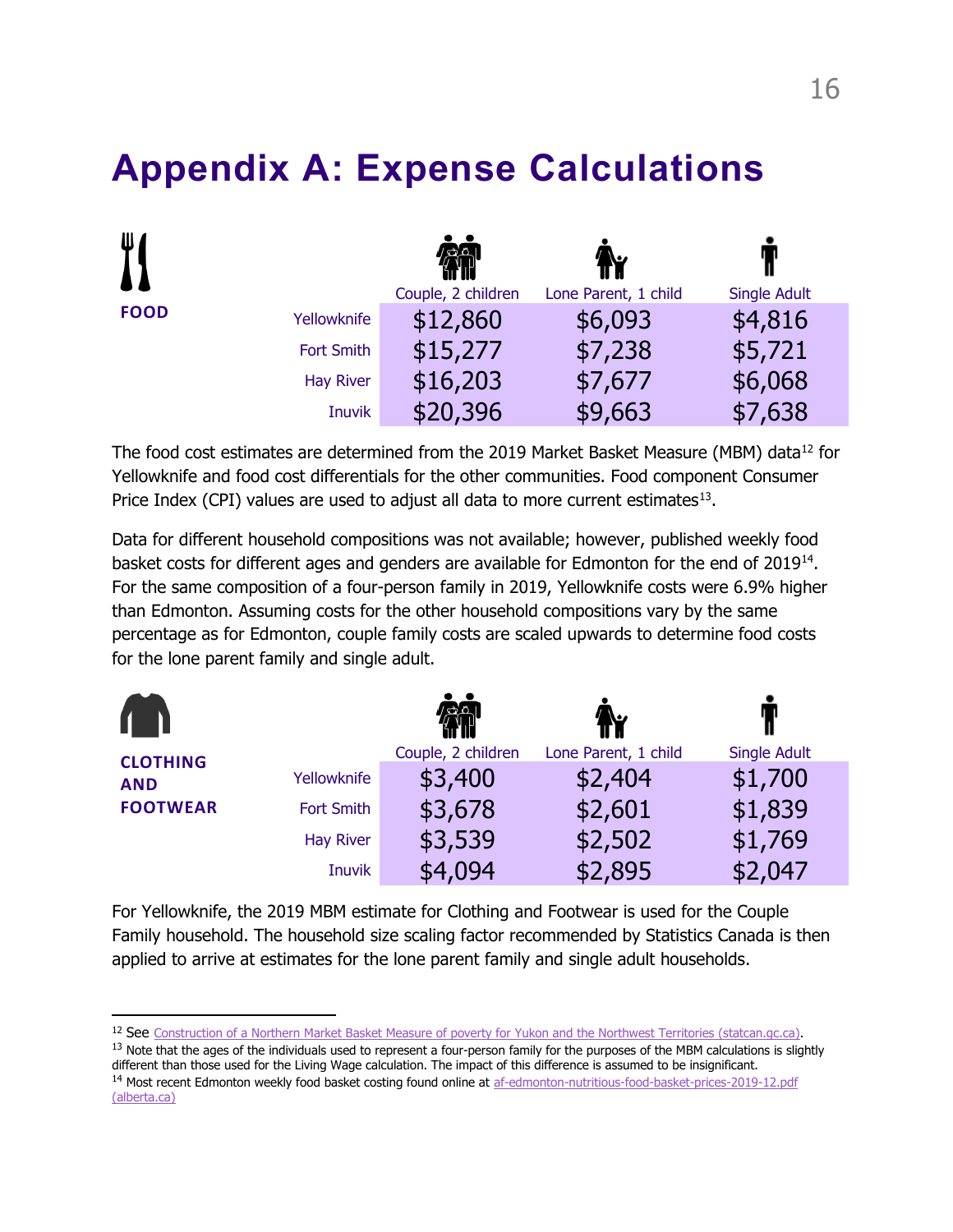Community cost differentials are used to arrive at estimates for the other communities and clothing and footwear component CPI values are used to adjust all data to more current estimates.

| 龠              |                   |                    | i¥                   |                     |
|----------------|-------------------|--------------------|----------------------|---------------------|
|                |                   | Couple, 2 children | Lone Parent, 1 child | <b>Single Adult</b> |
| <b>SHELTER</b> | Yellowknife       | \$24,869           | \$21,463             | \$18,595            |
|                | <b>Fort Smith</b> | \$18,360           | \$14,966             | \$13,025            |
|                | <b>Hay River</b>  | \$18,360           | \$14,966             | \$13,025            |
|                | <b>Inuvik</b>     | \$24,221           | \$18,583             | \$16,255            |

It is assumed that the couple family rents a 3-bedroom apartment, the lone parent family rents a 2-bedroom apartment and the single adult rents a 1-bedroom apartment and each household purchases tenants' insurance.

RBC's online insurance quote service was used to attain estimates of annual costs for tenants' insurance (\$269, \$235, & \$235) for \$1 million in legal liability and \$50,000, \$40,000 and \$40,000<sup>[15](#page-19-0)</sup> in contents, respectively, for each community.

Yellowknife: Based on CMHC's Rental Market Survey data<sup>[16](#page-19-1)</sup>, the average rent<sup>[17](#page-19-2)</sup> charged for apartment units in Yellowknife in October 2020 was: \$2,050/month for a 3-bedroom unit, \$1,769/month for a 2-bedroom unit; and \$1,530/month for a 1-bedroom unit. Review of major property managers in Yellowknife for previous Living Wage reports indicated that in most cases rental rates include heat and water but not electricity. For this reason, the CMHC may underestimate the average cost of renting in Yellowknife.

Inuvik: CMHC rental cost data is not available. Informal surveys (online searches and phoning some landlords) were used to attain estimates of typical rental costs. Sufficient data was obtained for Inuvik to obtain estimates (\$1996/month for a 3-bedroom unit; \$1529/month for a 2-bedroom unit; and \$1335 for a 1-bedroom unit).

Fort Smith and Hay River: Limited rental cost data was attained for Hay River and Fort Smith. For this reason, a proxy approach is used. The South Slave MBM shelter threshold (\$18,360) is used for the Couple Family household. The differential between the South Slave MBM housing

<span id="page-19-0"></span> $15$  \$40,000 in contents coverage was the minimum available.

<span id="page-19-1"></span><sup>16</sup> Available at [https://www.cmhc-schl.gc.ca/en/professionals/housing-markets-data-and-research/housing-data/data-tables/rental](https://www.cmhc-schl.gc.ca/en/professionals/housing-markets-data-and-research/housing-data/data-tables/rental-market/rental-market-report-data-tables)[market/rental-market-report-data-tables](https://www.cmhc-schl.gc.ca/en/professionals/housing-markets-data-and-research/housing-data/data-tables/rental-market/rental-market-report-data-tables)

<span id="page-19-2"></span><sup>&</sup>lt;sup>17</sup> Median rents presented in the Northern Housing Report reflect rents charged by surveyed landlords who may or may not include utility costs.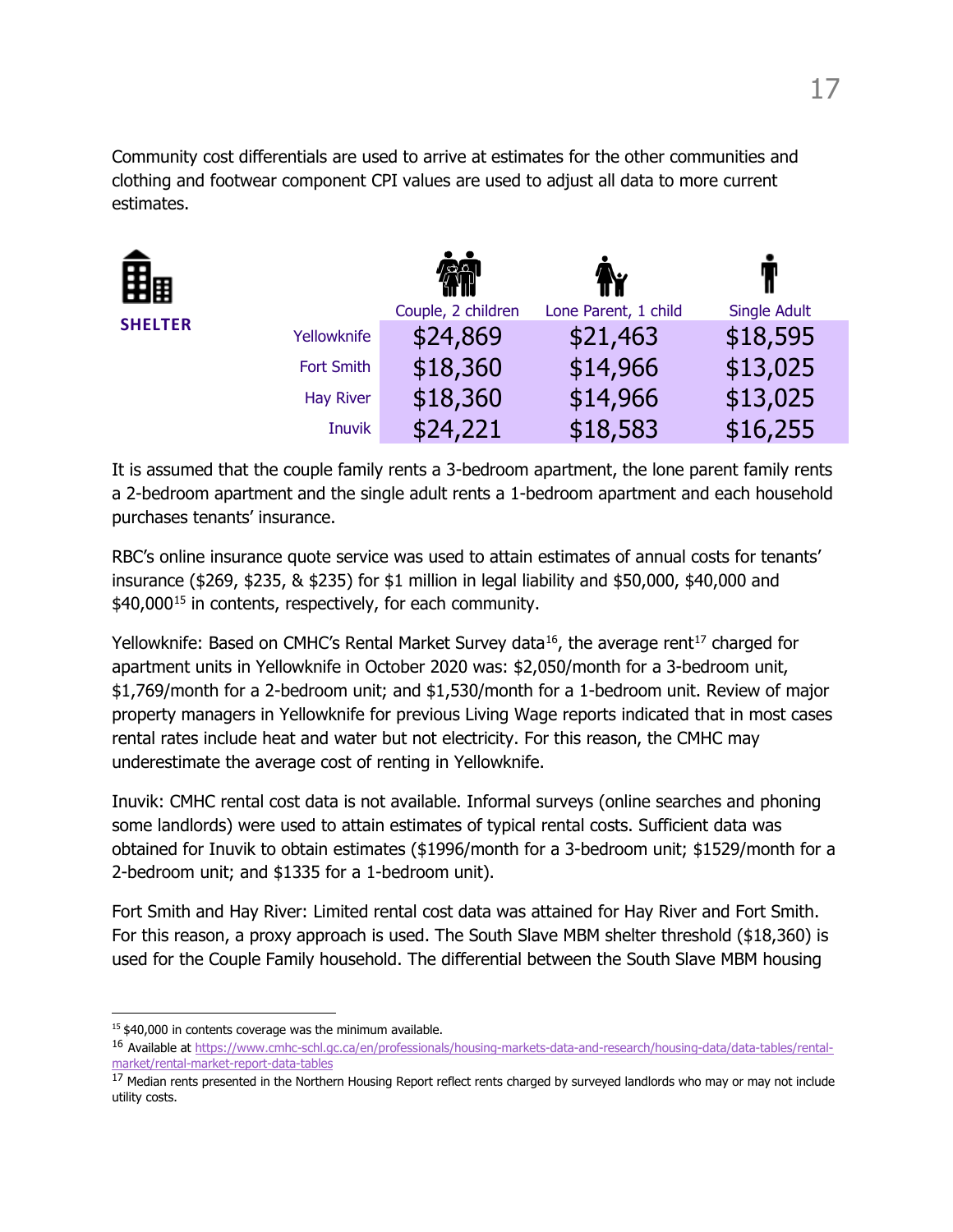cost and the Yellowknife shelter estimates is applied to Yellowknife CMHC rental rates (2 bedroom and 1 bedroom) to determine estimates for lone parent and single adult households.

| <b>Rep</b>        |                  |                    | fř                   |                     |
|-------------------|------------------|--------------------|----------------------|---------------------|
|                   |                  | Couple, 2 children | Lone Parent, 1 child | <b>Single Adult</b> |
| <b>TRANSPORA-</b> | Yellowknife      | \$5,141            | \$1,900              | \$1,900             |
| <b>TION</b>       | Fort Smith       | \$5,096            | \$1,500              | \$1,500             |
|                   | <b>Hay River</b> | \$5,096            | \$1,500              | \$1,500             |
|                   | <b>Inuvik</b>    | \$5,860            | \$1,500              | \$1,500             |

For the lone parent and single adult household, the out-of-pocket expenses are shown below.

| <b>Expenditures</b>                                                                                                 | <b>Yellowknife</b> | <b>Fort Smith</b> | <b>Hav River</b> | <b>Inuvik</b> |
|---------------------------------------------------------------------------------------------------------------------|--------------------|-------------------|------------------|---------------|
| Public transit (\$75/month)                                                                                         | \$900              |                   |                  |               |
| Taxi trips (50 trips at \$20/trip in<br>Yellowknife, 150 trips at \$10/trip in<br>Inuvik, Fort Smith and Hay River) | \$1,000            | \$1,500           | \$1,500          | \$1,500       |

The couple family in each community is assumed to own a private vehicle. It is assumed that MBM-N estimates are reasonable estimates (South Slave for Fort Smith and Hay River and Beaufort Delta for Inuvik).

| 侖                |                  |                    | <b>ITY</b>           |                     |
|------------------|------------------|--------------------|----------------------|---------------------|
| <b>OTHER</b>     |                  | Couple, 2 children | Lone Parent, 1 child | <b>Single Adult</b> |
| <b>HOUSEHOLD</b> | Yellowknife      | \$5,551            | \$3,583              | \$2,752             |
| <b>COSTS</b>     | Fort Smith       | \$6,004            | \$3,876              | \$2,976             |
|                  | <b>Hay River</b> | \$5,778            | \$3,729              | \$2,864             |
|                  | <b>Inuvik</b>    | \$6,684            | \$4,314              | \$3,313             |

Other household costs include: allowance for children over 6; bank fees; household operation, maintenance, furnishings, and equipment; laundry; and personal care items.

**Allowance –** Consistent with previous NWT Living Wage calculations, a \$40 monthly allowance for the school age child is assumed.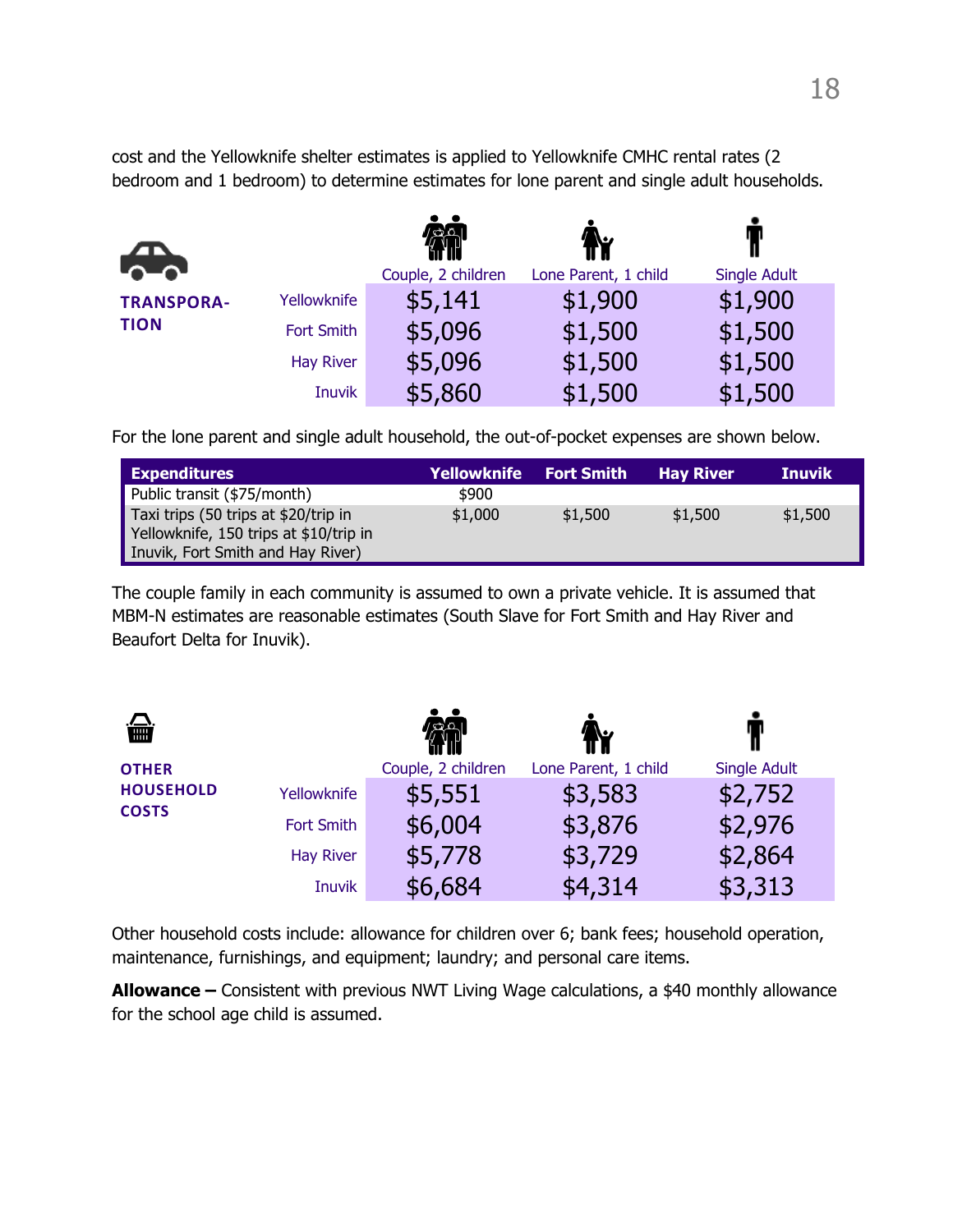**Bank Fees -** Comparison of major banks suggests that chequing account fees can be kept to as low as  $$10/m$ onth (overdraft protection included) by limiting transactions<sup>18</sup>.

**Laundry-** An estimate of \$3 per each instance of washing and drying is used. Assumed loads per week and resulting costs for the Couple Family, Lone Parent Family, and Single Adult are: 3 loads- \$936; 2 loads- \$624; and 1 load - \$312, respectively.

**Household Operation, Maintenance, Furnishings, and Equipment –** Average Yellowknife expenditure data from Statistic Canada's most recent Survey of Household Spending (2019 SHS) is used and inflation adjusted using the component CPI. Community specific living cost differentials are applied to the Yellowknife values to estimate costs for the other communities.

**Personal Care Items -** Average 2019 SHS Yellowknife expenditure data is used and inflation adjusted using the component CPI. Community specific living cost differentials are applied to the Yellowknife values to estimate costs for the other communities.

|                   |                   |                    | <b>TX</b>            |                     |
|-------------------|-------------------|--------------------|----------------------|---------------------|
|                   |                   | Couple, 2 children | Lone Parent, 1 child | <b>Single Adult</b> |
| <b>CHILD CARE</b> | Yellowknife       | \$17,740           | \$12,000             | \$-                 |
|                   | <b>Fort Smith</b> | \$13,045           | \$6,500              | \$-                 |
|                   | <b>Hay River</b>  | \$16,500           | \$11,400             | \$-                 |
|                   | <b>Inuvik</b>     | \$8,260            | \$6,360              | S-                  |

It is assumed that fulltime child care is needed for preschool children and after school, nonschool days and summer camp for school age children.

Yellowknife:

| <b>Program</b>                          | <b>Monthly Rates</b>                                                                                                   |
|-----------------------------------------|------------------------------------------------------------------------------------------------------------------------|
| Licensed Family Day Homes <sup>19</sup> | \$990-1200/month for 3-year olds                                                                                       |
|                                         | \$325-440/month for after school care; \$45-50/day for out of<br>school days                                           |
| YWCA Out-of-School Care                 | \$280 first child/\$255 second child for school days<br>\$50/day for non-school days & \$380 for March Break (2 weeks) |
| Yellowknife Daycare <sup>20</sup>       | \$995/month for 3-year olds; \$100 annual membership fee                                                               |
| City Summer Day Camp                    | \$260/week for 5 years and older (\$208 for short week) <sup>21</sup>                                                  |

<span id="page-21-3"></span> $21$  Based on 2021 value.

<span id="page-21-0"></span><sup>18</sup> Se[e www.ratehub.ca/chequing-accounts/accounts/personal](http://www.ratehub.ca/chequing-accounts/accounts/personal)

<span id="page-21-1"></span><sup>&</sup>lt;sup>19</sup> A random sample of licensed family day homes currently included on Education, Culture and Employment's list were contacted.

<span id="page-21-2"></span><sup>&</sup>lt;sup>20</sup> Retrieved from the Parent Handbook a[t Parent+Handbook+-20210401.pdf \(squarespace.com\)](https://static1.squarespace.com/static/5b75a6c696e76f739671ae59/t/607076a940e9754a6818a94a/1617983146070/Parent+Handbook+-20210401.pdf)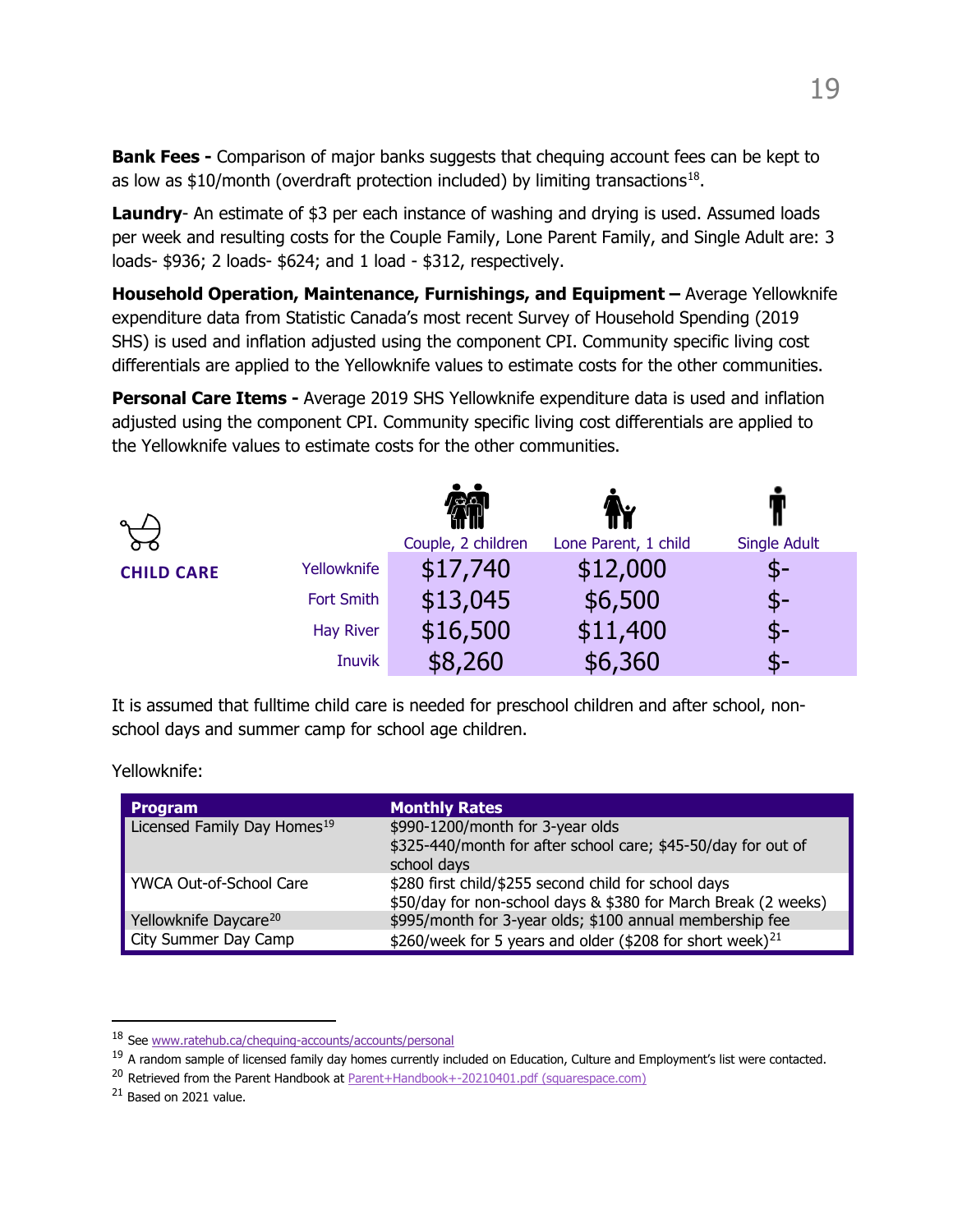Below, cost information is combined with program assumptions to determine child care budget estimates. It is assumed that even when child care is not required during a vacation, to maintain the day home spot, the full month is paid.

|                            | <b>Couple, 2 Children</b>                                                                                                                     | <b>Lone Parent, 1 Child</b>                             |
|----------------------------|-----------------------------------------------------------------------------------------------------------------------------------------------|---------------------------------------------------------|
| Child age 3                | Day Care/Home (12 mths at<br>$$1000/month$ : \$12,000                                                                                         | Day Care/Home (12 months at<br>$$1000/morth$ : \$12,000 |
| $\blacksquare$ Child age 7 | After School: \$2,800<br>March Break: \$380<br>Other Non-school Days <sup>22</sup> (20): \$1000<br>City Day camps $(6 \text{ wks})$ : \$1,560 |                                                         |

Fort Smith

| <b>Program</b>                                 | <b>Rates</b>                                                                                                              |
|------------------------------------------------|---------------------------------------------------------------------------------------------------------------------------|
| Fort Smith Day Care <sup>23</sup>              | Preschool - \$65/day; \$32.50/half-day<br>School age after school - \$20/day; \$80/week<br>School age full day - \$80/day |
| Aboriginal Head Start (half-day<br>attendance) | Free for eligible children                                                                                                |
| Summer Camps                                   | Sport Camps - \$150/week for 2 weeks<br>Town Summer Camp - \$242.50/week for 2 weeks                                      |

Using the above rates, annual expenditure is estimated in the table below.

|             | <b>Couple, 2 Children</b>                                                                                | <b>Lone Parent, 1 Child</b>                   |
|-------------|----------------------------------------------------------------------------------------------------------|-----------------------------------------------|
| Child age 3 | Preschool (Half time for 200 days):<br>\$6500                                                            | Preschool (Half time for 200 days):<br>\$6500 |
| Child age 7 | After School: \$3,360<br>March Break: \$800<br>Other Non-school Days (20): \$1600<br>Summer camps: \$785 |                                               |

Hay River:

| <b>Program</b>                | <b>Rates</b>                              |
|-------------------------------|-------------------------------------------|
| Licensed Family Day Homes and | \$900/month for 3-year olds               |
| Day Care <sup>24</sup>        | \$20/day for after school care            |
| Summer Camp                   | \$600 for 5 years and older <sup>25</sup> |

<span id="page-22-0"></span><sup>&</sup>lt;sup>22</sup> Based on 2021 calendar information: [Calendar | Yellowknife Education District \(yk1.nt.ca\)](https://www.yk1.nt.ca/Calendar.php)

<span id="page-22-1"></span><sup>&</sup>lt;sup>23</sup> The Children First Centre offers subsidized rates to qualifying families (income under \$90K if one child and income under \$105K if two children). Comparable subsidized rates are: \$975 for full-day preschool, \$430 for half-day preschool, \$375 for after school care, and \$850/month for school age summer care. All rates obtained from the August 2020 Family Handbook.

<span id="page-22-2"></span><sup>&</sup>lt;sup>24</sup> A random sample of licensed family day homes currently included on Education, Culture and Employment's list were contacted.

<span id="page-22-3"></span><sup>25</sup> See [https://hayriver.com/wp-content/uploads/2021/05/Camp-Information-Summer-Heat-Sport-2021.pd](https://hayriver.com/wp-content/uploads/2021/05/Camp-Information-Summer-Heat-Sport-2021.pdf)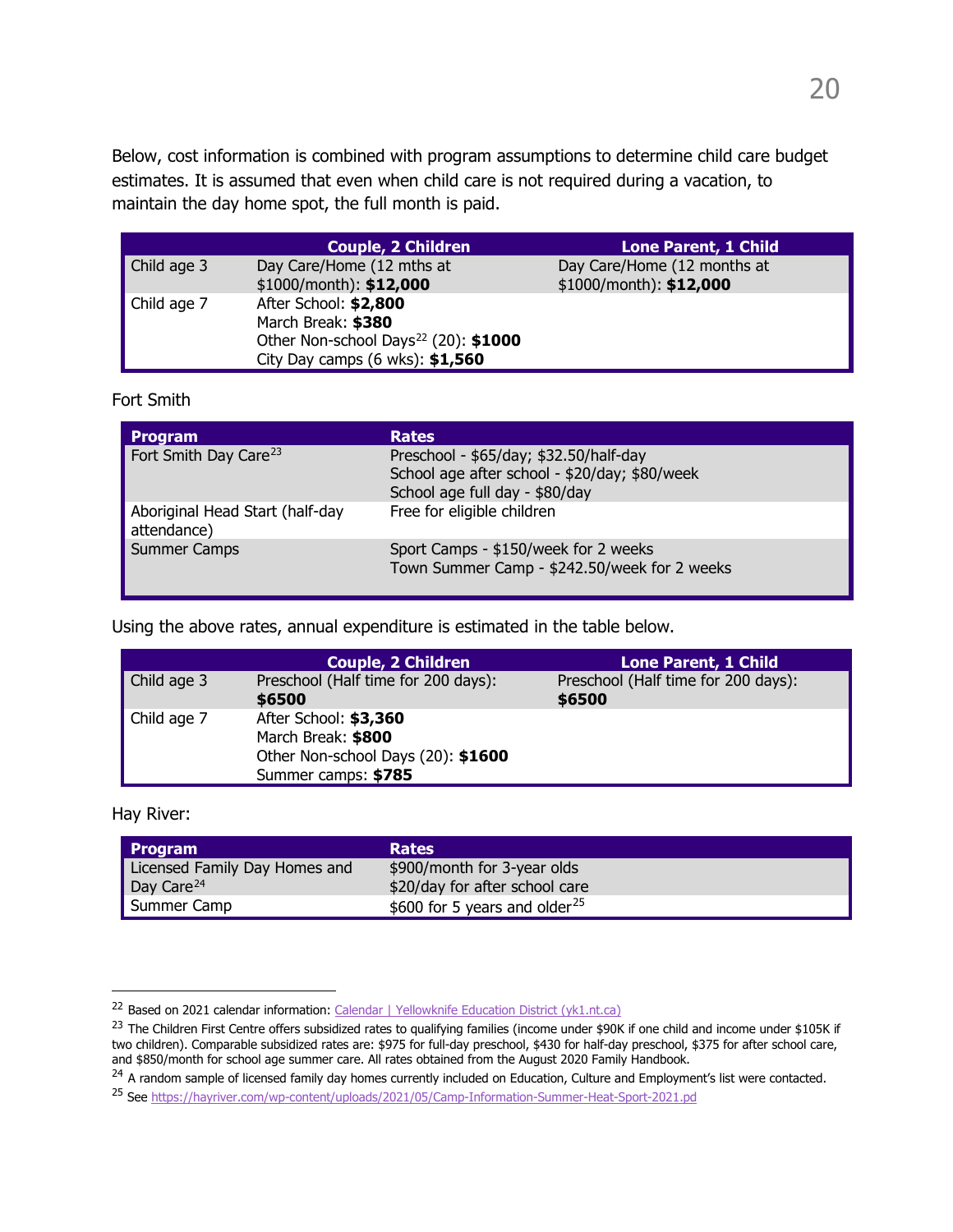Using the above rates, annual expenditure is estimated in the table below.

|                               | <b>Couple, 2 Children</b>                                                                                         | <b>Lone Parent, 1 Child</b>                      |
|-------------------------------|-------------------------------------------------------------------------------------------------------------------|--------------------------------------------------|
| Children under<br>4 years old | Day Home (12 mths at \$950/month):<br>\$11,400                                                                    | Day Home (12 months at \$950/month):<br>\$11,400 |
| Child age 7                   | After School (day home): \$3,300<br>March Break: \$400<br>Other Non-school Days (20): \$800<br>Summer camp: \$600 |                                                  |

#### Inuvik:

| <b>Program</b>                      | <b>Rates</b>                                                                                                         |
|-------------------------------------|----------------------------------------------------------------------------------------------------------------------|
| Licensed Family Day Home            | \$900/month for 3-year olds                                                                                          |
| Children First Centre <sup>26</sup> | Preschool full day - \$1,170/month; half-day - \$530/month<br>School age: school out - \$40/day; summer - \$250/week |
| Aboriginal Head Start (half-day)    | Free for eligible children                                                                                           |
| <b>IRC Summer Literacy Camp</b>     | Free for eligible children                                                                                           |
| Town Summer Day Camp                | \$175/week for 5 years and older;                                                                                    |
|                                     | Some spots sponsored by IRC and GTC                                                                                  |

As was the case for the 2019 calculation, it is assumed that there are options for free afterschool programs and that paid after-school care would not likely be necessary.

Using the above information, annual expenditure is estimated in the table below.

|             | <b>Couple, 2 Children</b>         | <b>Lone Parent, 1 Child</b>      |
|-------------|-----------------------------------|----------------------------------|
| Child age 3 | Aboriginal Head Start (half day)  | Aboriginal Head Start (half day) |
|             | Preschool (half day): \$6,360     | Preschool (half day): \$6,360    |
| Child age 7 | March Break: \$400                |                                  |
|             | Other Non-school Days (20): \$800 |                                  |
|             | Summer camp (4 wks): \$700        |                                  |

|                    |                   |                    | TÝ                   |                     |
|--------------------|-------------------|--------------------|----------------------|---------------------|
| Ħ                  |                   | Couple, 2 children | Lone Parent, 1 child | <b>Single Adult</b> |
|                    | Yellowknife       | \$5,781            | \$3,186              | \$2,345             |
| <b>HEALTH CARE</b> | <b>Fort Smith</b> | \$556              | \$393                | \$278               |
|                    | <b>Hay River</b>  | \$5,802            | \$3,201              | \$2,355             |
|                    | <b>Inuvik</b>     | \$619              | \$363                | \$309               |

<span id="page-23-0"></span><sup>&</sup>lt;sup>26</sup> The Children First Centre offers subsidized rates to qualifying families (income under \$90K if one child and income under \$105K if two children). Comparable subsidized rates are: \$975 for full-day preschool, \$430 for half-day preschool, \$375 for after school care, and \$850/month for school age summer care. All rates obtained from the August 2020 Family Handbook.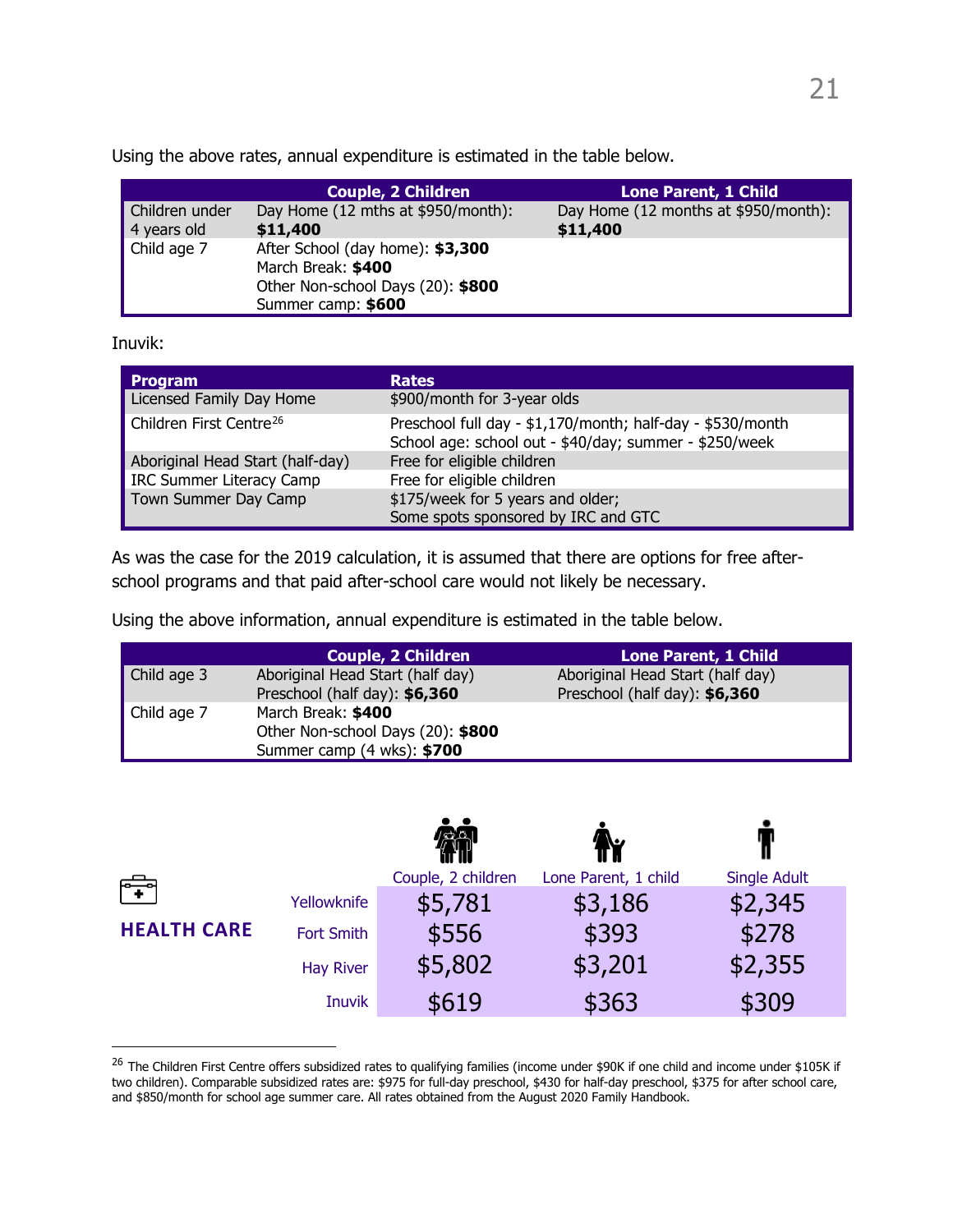Following the CLWF, health care expenses are included in annual expenses. All households will have some out-of-pocket costs for non-prescribed products, supplies and equipment that are not covered by their health and dental plans. For Yellowknife, the 2019 SHS inflation adjusted to 2021 is \$515. Statistics Canada's standard household scaling formula is used to estimate these costs for the Lone Parent family and the Single Adult (\$363 and \$257, respectively). For Fort Smith, Hay River and Inuvik, the Yellowknife costs are scaled upwards based on community cost differentials.

Based on the population statistics presented in the introduction, it assumed that the majority of households in Inuvik and Fort Smith would access NIHB or NWTMHB. For Hay River and Yellowknife, it assumed that private health and dental insurance is purchased to mitigate against potentially unexpected and expensive costs. Private insurance premiums are based on estimates received from SunLife for their Enhanced plan with dental coverage<sup>[27](#page-24-0)</sup>. Coverage limitations are such that some out-of-pocket expenses are likely<sup>[28](#page-24-1)</sup>. Assumptions respecting outof-pocket expenses are outlined below.

| <b>Expense</b>                          | <b>Assumptions</b>                         | <b>Coverage</b>                 | Couple, 2<br><b>Children</b> | Lone Parent,<br>1 Child | <b>Single</b><br><b>Person</b> |
|-----------------------------------------|--------------------------------------------|---------------------------------|------------------------------|-------------------------|--------------------------------|
| <b>Premiums</b><br><b>Prescriptions</b> | \$220/person/yr                            | 80%                             | \$4,716<br>\$176             | \$2,557<br>\$88         | \$1,988<br>\$44                |
| <b>Dental</b>                           | Do not spend beyond<br>maximum coverage/yr | 80% to a max of<br>\$750/person | \$600                        | \$300                   | \$150                          |
|                                         |                                            | <b>Subtotal</b>                 | \$5,267                      | \$2,823                 | \$2,088                        |

| $\mathbf{R}$     |                   |                    | fř                   |                     |
|------------------|-------------------|--------------------|----------------------|---------------------|
|                  |                   | Couple, 2 children | Lone Parent, 1 child | <b>Single Adult</b> |
| <b>SOCIAL</b>    | Yellowknife       | \$8,465            | \$7,849              | \$6,401             |
| <b>INCLUSION</b> | <b>Fort Smith</b> | \$8,483            | \$7,199              | \$6,003             |
|                  | <b>Hay River</b>  | \$7,811            | \$6,231              | \$5,432             |
|                  | <b>Inuvik</b>     | \$9,541            | \$6,979              | \$6,198             |

Social inclusion expenses relate to spending on goods and services that allow for fuller participation in society. Expenditures for cell phones for each adult, basic TV and internet

<span id="page-24-0"></span><sup>&</sup>lt;sup>27</sup> SunLife quotes were also used in 2015, 2017 and 2019 calculations. However, each year plan options and coverage has been slightly different.

<span id="page-24-1"></span> $^{28}$  The plan also includes vision care at 100% reimbursement for expenditures of \$200/2 years; it is assumed that by using discount online eyeglass suppliers this is not exceeded. There is also 100% coverage of up to \$400/person/yr for paramedical practitioner services.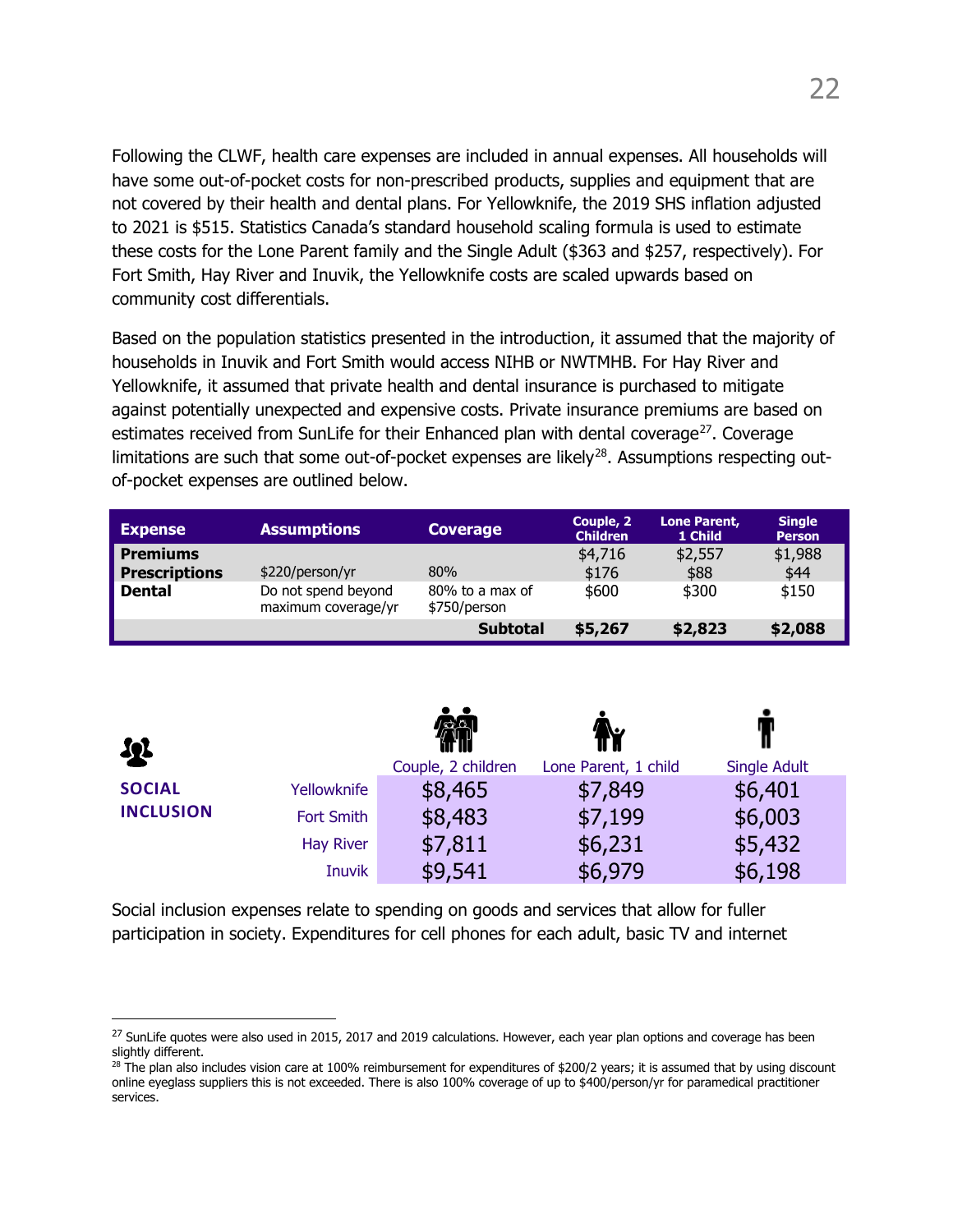service, adult education, recreation, entertainment, a modest vacation, and conservative spending on gifts have been included.

**Cell Phone(s) and Internet –** Prices were researched in November 2021 and found to be similar across communities. The most affordable calling, texting and data plan was advertised at \$59/month (plus GST). In order to eliminate cable fees, an intermediate monthly internet package that supports streaming is selected at a cost of \$80 plus GST per month.

**Adult Education -** The CLWF suggests assuming that one adult household member enrolls in evening classes at a local college. For 2021/22, Aurora College fees include: tuition - \$365/course; student technology fee - \$100 per term technology fee; part-time student fees- \$10/term; and books and materials – estimated at \$300 per course assuming that some materials are accessed online<sup>29</sup>. An adult in each household takes two courses during the year (each course occurs over a 4-month period).

**Recreation and Entertainment -** The following out-of-pocket costs are included for each community: a Netflix account; and 12 restaurant meals. Each household is also assumed to have one computer with related costs based on the average Yellowknife 2019 SHS value which was adjusted for inflation<sup>[30](#page-25-1)</sup>. The cost of children's toys is taken from the 2019 SHS and adjusted for inflation and split in half for the lone parent family.

|                                             | Couple, 2 children | <b>Lone Parent, 1 Child</b> | <b>Single Adult</b> |
|---------------------------------------------|--------------------|-----------------------------|---------------------|
| <b>Children's Toys</b>                      | \$308              | \$154                       |                     |
| Computer equipment,<br>software, & supplies | \$699              | \$699                       | \$699               |
| Netflix account                             | \$180              | \$180                       | \$180               |

Yellowknife: Annual flexi-passes to access City recreation facilities<sup>[31](#page-25-2)</sup> and 12 restaurant meals as valued below.

|                                                                    | Couple, 2 children | Lone Parent, 1 Child             | <b>Single Adult</b> |
|--------------------------------------------------------------------|--------------------|----------------------------------|---------------------|
| Flexi Passes (1 year)                                              | Family: \$1,430    | Adult: \$658<br>Preschool: \$315 | Adult: \$658        |
| Restaurant Meals (12)<br>$\left  \right $ (\$25/adult; \$15/child) | \$960              | \$480                            | \$300               |

Fort Smith: All-in-one Community Recreation Centre/Pool passes are purchased and the food cost differential (relative to Yellowknife) is applied to the cost of restaurant meals.

<span id="page-25-0"></span><sup>&</sup>lt;sup>29</sup> Se[e https://www.auroracollege.nt.ca/future-students/admissions/fees/](https://www.auroracollege.nt.ca/future-students/admissions/fees/)

<span id="page-25-1"></span><sup>&</sup>lt;sup>30</sup> This is the latest SHS data available.

<span id="page-25-2"></span><sup>&</sup>lt;sup>31</sup> Rates available a[t http://www.yellowknife.ca/en/getting-active/admission-fees.asp.](http://www.yellowknife.ca/en/getting-active/admission-fees.asp) It is assumed that the City's payment plan option is used.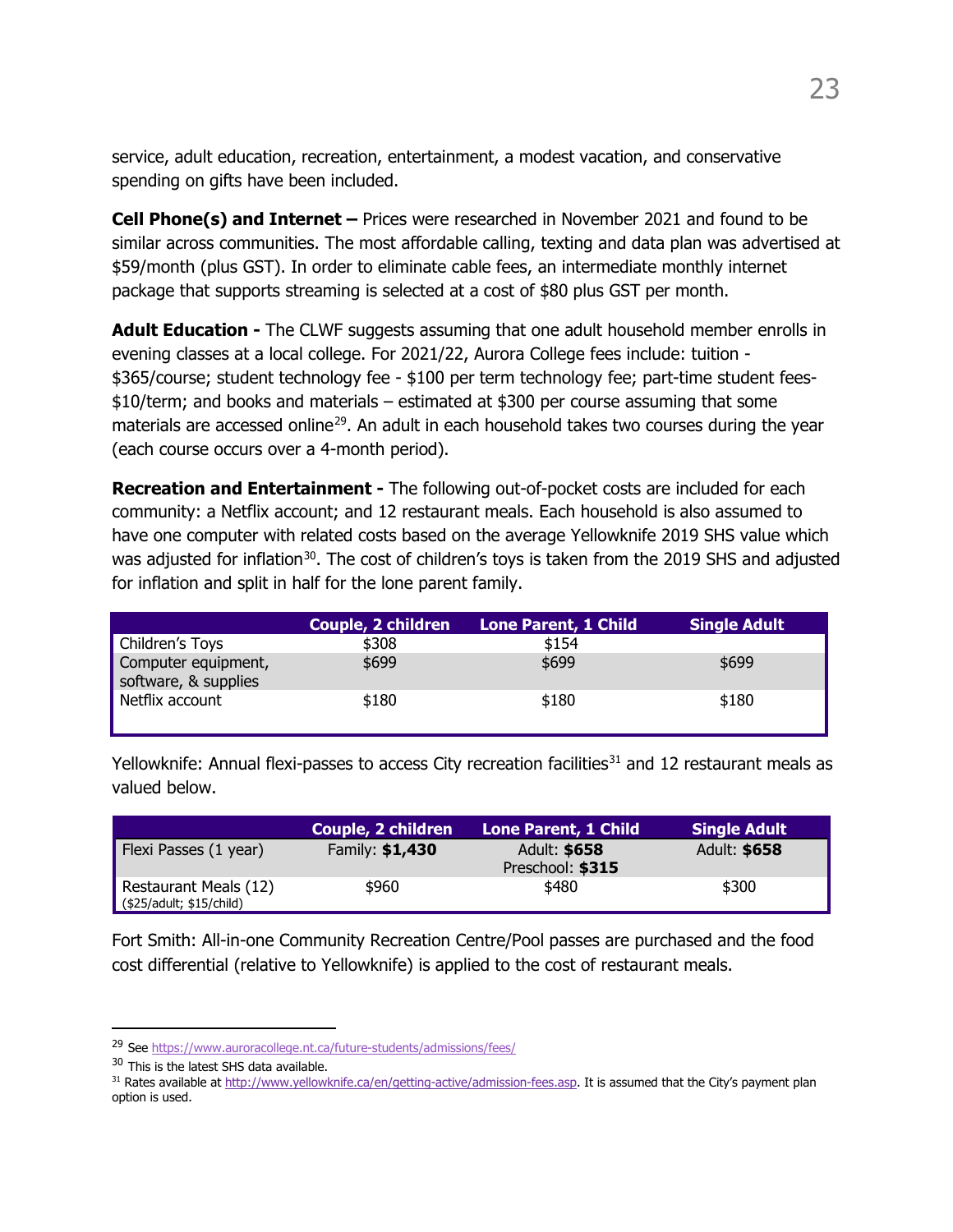|                       | Couple, 2 children | Lone Parent, 1 Child | <b>Single Adult</b> |
|-----------------------|--------------------|----------------------|---------------------|
| CRA/Pool (4 3-month   | Family: \$1,268    | Adult: \$1,034       | Adult: \$770        |
| passes $)^{32}$       |                    | Child: \$264         |                     |
| Restaurant Meals (12) | \$1,140            | \$570                | \$356               |

Hay River: Food cost differential is applied to restaurant meal costs with resulting values of: \$1,210; \$605; and \$378. For recreation, the following is assumed:

- Each adult participates in one fitness program offered by the town (\$92 for 12 classes)
- All individuals participate in paid public skating 10 times throughout the year (\$2.75 for age 11 and under; \$4 for 12-18 years of age; \$6 per adult; \$12 per family)
- Children participate in two rounds of swimming lessons at cost of about \$63/session for preschool age and \$69.50 for school age child
- Children and adults also attain a 10-punch swim pass (child up to 11 years: \$24.50; student 12 yrs and over: \$34.50; adult: \$24.50; family: \$108)

Inuvik: Food cost differential is applied to restaurant meal costs with resulting values of: \$1,523; \$762; and \$476. For recreation, the following is assumed:

- Each adult attains a community fitness centre membership<sup>[33](#page-26-1)</sup> (\$500/year paid quarterly)
- Children participate in free public skating
- Children participate in two sessions of 10 swimming lessons (\$63 and \$73.50 per session for school age and preschool age child, respectively)
- Children and adults also attain a 10-punch swim pass (under 6 \$0; youth \$30; adult \$60; Family \$115)

#### **Vacation**

In order to estimate vacation costs, it is assumed that households in each community take a destination holiday. However, it is recognized that for some households this element of social inclusion expenses may include equivalent spending on cultural and/or on-the-land activities.

Yellowknife: Each household type takes a 6-night trip to Edmonton where they stay in a lowcost hotel. The couple family uses their vehicle to travel to, from, and within Edmonton; the mileage associated with the trip is assumed to be included in the transportation expenses. The lone parent family and the single adult incur airfare costs to Edmonton (\$479/person). [34](#page-26-2) 

Costs within Edmonton are summarized below.

<span id="page-26-0"></span><sup>32</sup> See <https://fortsmith.ca/sites/default/files/2021%20Fall%20Winter%20Rec%20Guide.pdf>

<span id="page-26-1"></span><sup>33</sup> Se[e https://www.inuvik.ca/en/getting-active/Fitness-Centre.asp](https://www.inuvik.ca/en/getting-active/Fitness-Centre.asp)

<span id="page-26-2"></span><sup>&</sup>lt;sup>34</sup> Based on the lowest prices including tax available on November 7, 2021.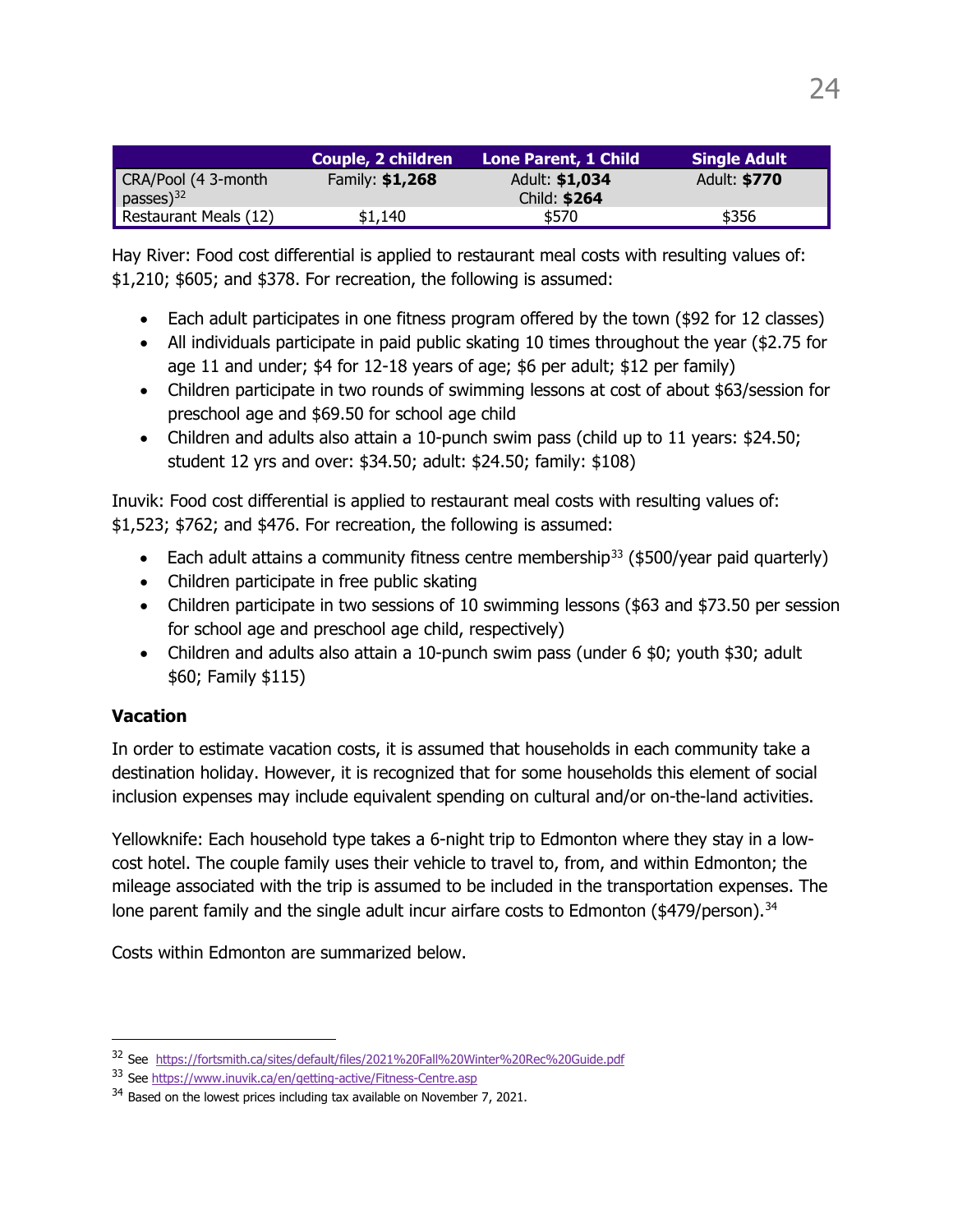|                                                           | Couple, 2 children | Lone Parent, 1<br><b>Child</b> | <b>Single Adult</b> |
|-----------------------------------------------------------|--------------------|--------------------------------|---------------------|
| Sky Shuttle <sup>35</sup>                                 |                    | \$36                           | \$36                |
| Hotel                                                     | \$600              | \$600                          | \$480               |
| Public Transit (5 day<br>passes/person at \$10.25/day) 36 |                    | \$51.25                        | \$51.25             |
| Restaurant Meals (6)<br>(Assume \$25/adult & \$15/child)  | \$480              | \$240                          | \$150               |
| Telus World of Science <sup>37</sup>                      | \$120              | \$60                           |                     |
| Hockey/Football Game                                      |                    |                                | \$60                |

Fort Smith/Hay River: A car trip to Edmonton serves as a 6-night vacation. Travel costs are assumed to be accounted for within the transportation expense estimate<sup>38</sup>. The Lone Parent family and single adult travel with friends who have a vehicle in order to share costs. Costs within Edmonton are shown below. It is assumed that the timing of the trip allows for participation in a variety of a free local activities as well.

|                                                          | Couple, 2 children | Lone Parent, 1<br><b>Child</b> | <b>Single Adult</b> |
|----------------------------------------------------------|--------------------|--------------------------------|---------------------|
| Hotel                                                    | \$600              | \$600                          | \$480               |
| Restaurant Meals (6)<br>(Assume \$25/adult & \$15/child) | \$480              | \$240                          | \$150               |
| Telus World of Science                                   | \$120              | \$60                           |                     |
| Hockey/Football Game                                     |                    |                                | \$60                |

Inuvik: A car trip to Whitehorse (Inuvik households) serves as a 6-night vacation. Travel costs are assumed to be accounted for within the transportation expense estimate. The Lone Parent family and single adult travel with friends who have a vehicle in order to share costs. Costs within Yellowknife or Whitehorse are summarized below. It is assumed that the timing of the trip allows for participation in a variety of a free local activities as well.

|                                                                         | Couple, 2 children | Lone Parent, 1<br><b>Child</b> | <b>Single Adult</b> |
|-------------------------------------------------------------------------|--------------------|--------------------------------|---------------------|
| Downtown Hotel/B&B                                                      | \$1,200            | \$800                          | \$800               |
| Restaurant Meals (6)<br>$\blacksquare$ (Assume \$25/adult & \$15/child) | \$480              | \$240                          | \$150               |
| Movie Theatre Outing                                                    | \$75               | \$40                           | \$25                |

<span id="page-27-0"></span><sup>35</sup> Rates attained fro[m http://edmontonskyshuttle.com/](http://edmontonskyshuttle.com/)

<span id="page-27-1"></span><sup>36</sup> Children under age 4 ride for free. Rates attained from<http://www.edmonton.ca/transportation/ets/fares-ets.aspx>

<span id="page-27-2"></span><sup>37</sup> Rates attained from: https://telusworldofscienceedmonton.ca/tickets/

<span id="page-27-3"></span><sup>&</sup>lt;sup>38</sup> In 2019, the assumptions and calculation were different due to the availability of MBM data specific to each community where the food cost component incorporated travel to either Yellowknife or Whitehorse.